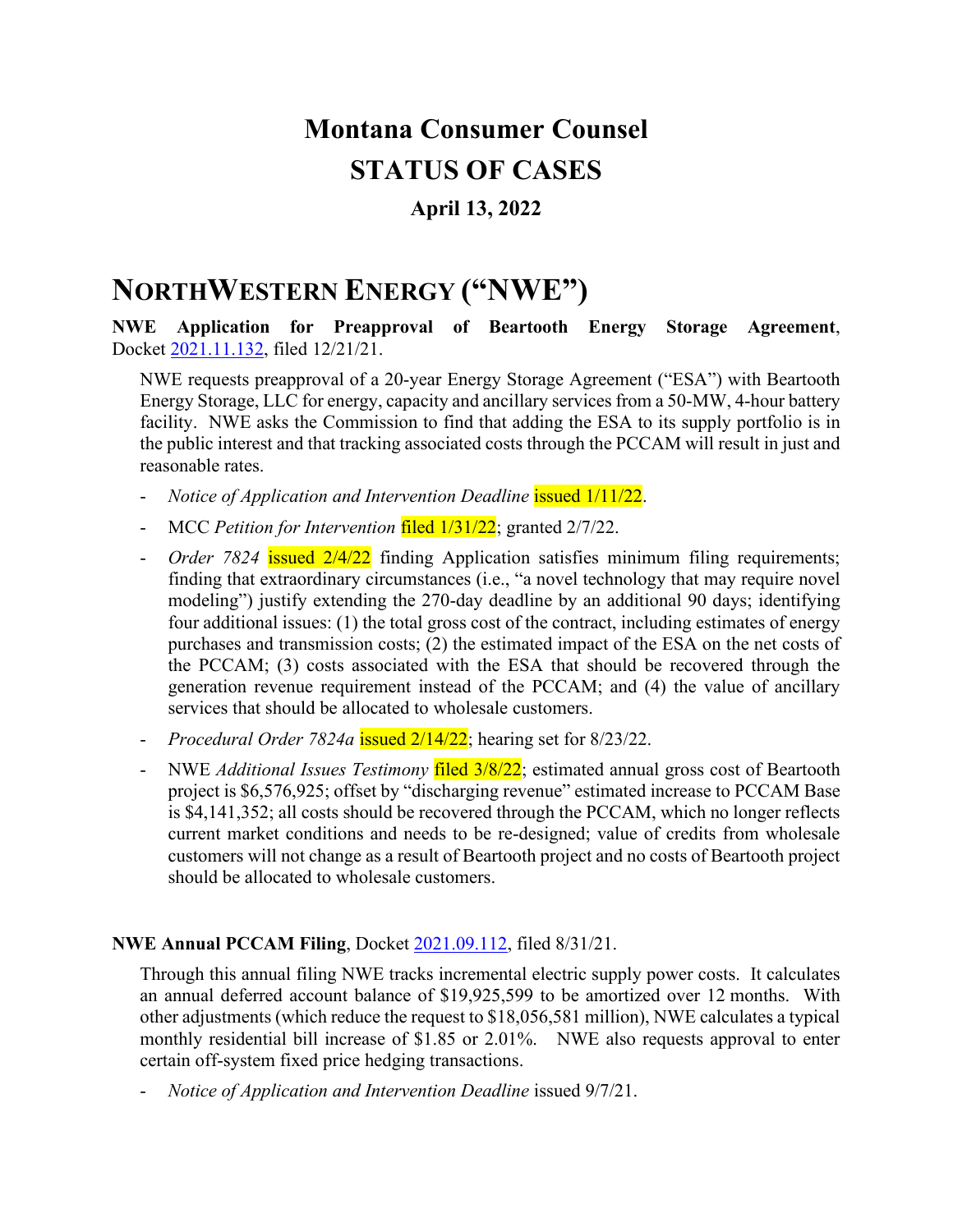- MCC *Petition for Intervention* filed 9/28/21.
- *Procedural Order 7816* issued 11/23/21; hearing set for 4/19/22.
- *Direct Testimony of David E. Dismukes* filed 1/21/22; recommending rejection of hedging proposal because it lacks specific details, places considerable performance risk on ratepayers, includes questionable incentives to reduce hedging losses, and the need for it is questionable at this time; also recommending a small increase to forecasted DSM spending for the 2021-2022 tracking period but removal of \$2.5 million from the forecast to better reflect historical spends during the past three tracking periods.
- *Notice of Public Hearing* issued 3/1/22.
- NWE *Rebuttal Testimony* filed 3/4/22 opposing proposed adjustment to DSM forecast and supporting hedging request to allow forward fixed-price purchase transactions at Mid-C.

#### **NWE** "**Application to Update Base Power Costs and Credits in the PCCAM**," Docket [2021.04.047,](https://dataportal.mt.gov/t/DOAPSC/views/EDDISearch_15650306559830/PSCEDDISearch?iframeSizedToWindow=true&%3Aembed=y&%3AshowAppBanner=false&%3Adisplay_count=no&%3AshowVizHome=no&%3Aorigin=viz_share_link&Tracking%20Number=2021.04.047) filed 4/21/21.

NWE requests to increase the "Base PCC" from \$61,703,497 to \$78,658,125, and to increase QF base from \$76,952,206 to \$77,602,226. NWE calculates a typical monthly residential bill increase of \$2.28 or 2.54%.

- NWE *Supplement to Application to Update Base Power Costs and Credits in the PCCAM* filed 6/15/21 proposes to use forward market prices from 6/30/21 instead of 3/10/21 and to update the proposal again to reflect any capacity contracts entered prior to hearing in this docket; calculating that further increasing the "Base PCC" to \$85,458,196 and the QF base to \$84,311,014 would result in a typical monthly residential bill increase of \$3.93 or 4.38%.
- *Notice of Application and Intervention Deadline* issued 6/18/21.
- *Interim Order 7788* issued 6/30/21 approving initially requested increase.
- MCC *Petition for Intervention* filed 7/9/21; granted 7/13/21.
- MCC *Motion to Dismiss* filed 8/2/21; NWE response filed 8/12/21; MCC *Reply in Support of Motion to Dismiss* filed 8/23/21.
- *Limited Procedural Order 7788d* issued 8/26/21.
- Oral argument held 9/14/21.
- *Final Order 7788f* dismissing NWE's *Application* issued 12/2/21 because the Commission previously decided that PCCAM base adjustments can only be made in general rate cases; finding that allowing PCCAM base adjustments between rate cases would introduce a gaming incentive; but allowing NWE to request future PCCAM base adjustments outside of rate cases due to "extraordinary events or unforeseen circumstances."
- MCC *Motion for Reconsideration* and NWE *Unopposed Motion for Reconsideration* filed 12/13/21. MCC seeks to strike newly announced standard for PCCAM base adjustments outside of rate cases; NWE seeks to strike general language about conflicts between tariffs and orders.
- NWE proposal to refund interim rates approved 12/20/21, effective 1/1/22.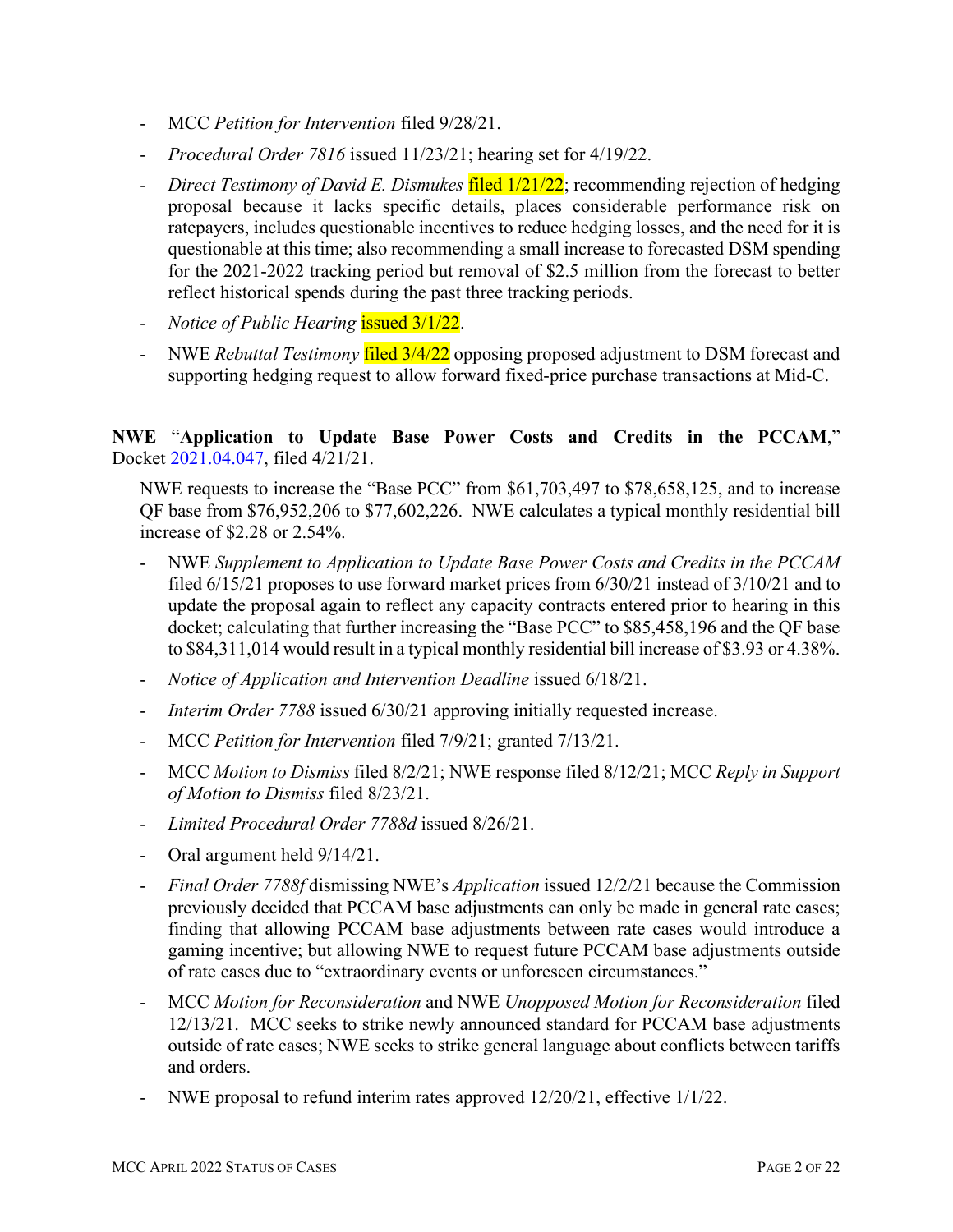- *Notice of Staff Action* waiving automatic denial deadline issued 1/3/22.
- *Order on Reconsideration 7788g* issued 1/24/22 granting MCC's *Motion for Reconsideration* and NWE's *Unopposed Motion for Reconsideration*.

[pause for questions]

#### **NWE Gas Tracker**, Docket [2020.07.083.](https://dataportal.mt.gov/t/DOAPSC/views/EDDISearch_15650306559830/PSCEDDISearch?iframeSizedToWindow=true&%3Aembed=y&%3AshowAppBanner=false&%3Adisplay_count=no&%3AshowVizHome=no&%3Aorigin=viz_share_link&Tracking%20Number=2020.07.083)

- December gas tracker filed  $11/13/20$ .
	- o Gas supply rate decrease from \$3.01 to \$2.99.
	- o Residential Rate from \$6.89 to \$6.88.
- January gas tracker filed  $12/15/20$ .
	- o Gas supply rate decrease from \$2.99 to \$2.83.
	- o Residential Rate from \$6.88 to \$6.86.
- February gas tracker filed 1/15/21.
	- o Gas supply rate increase from \$2.83 to \$2.97.
	- o Residential Rate from \$6.86 to \$7.00.
- March gas tracker filed  $2/16/21$ .
	- o Gas supply rate increase from \$2.97 to \$3.97.
	- o Residential Rate from \$7.00 to \$8.00.
- April gas tracker filed  $3/15/21$ .
	- o Gas supply rate increase from \$3.97 to \$4.97.
	- o Residential Rate from \$8.00 to \$9.00.
- May gas tracker filed  $4/15/21$ .
	- o Gas supply rate increase from \$4.97 to \$5.91.
	- o Residential Rate from \$9.00 to \$9.94.
- June gas tracker filed  $5/14/21$ .
	- o Gas supply rate increase from \$5.91 to \$6.91.
	- o Residential Rate from \$9.94 to \$10.94.
- Annual Gas Tracker filed 6/1/21.
	- o July gas supply rate decrease from \$6.91 to \$3.26.
	- o Residential Rate from \$10.94 to \$7.32.
- *Interim Order 7787* issued 6/15/21; *Amended Interim Order 7787a* issued 6/16/21.
- *Notice of Application and Intervention Deadline* issued 7/6/21.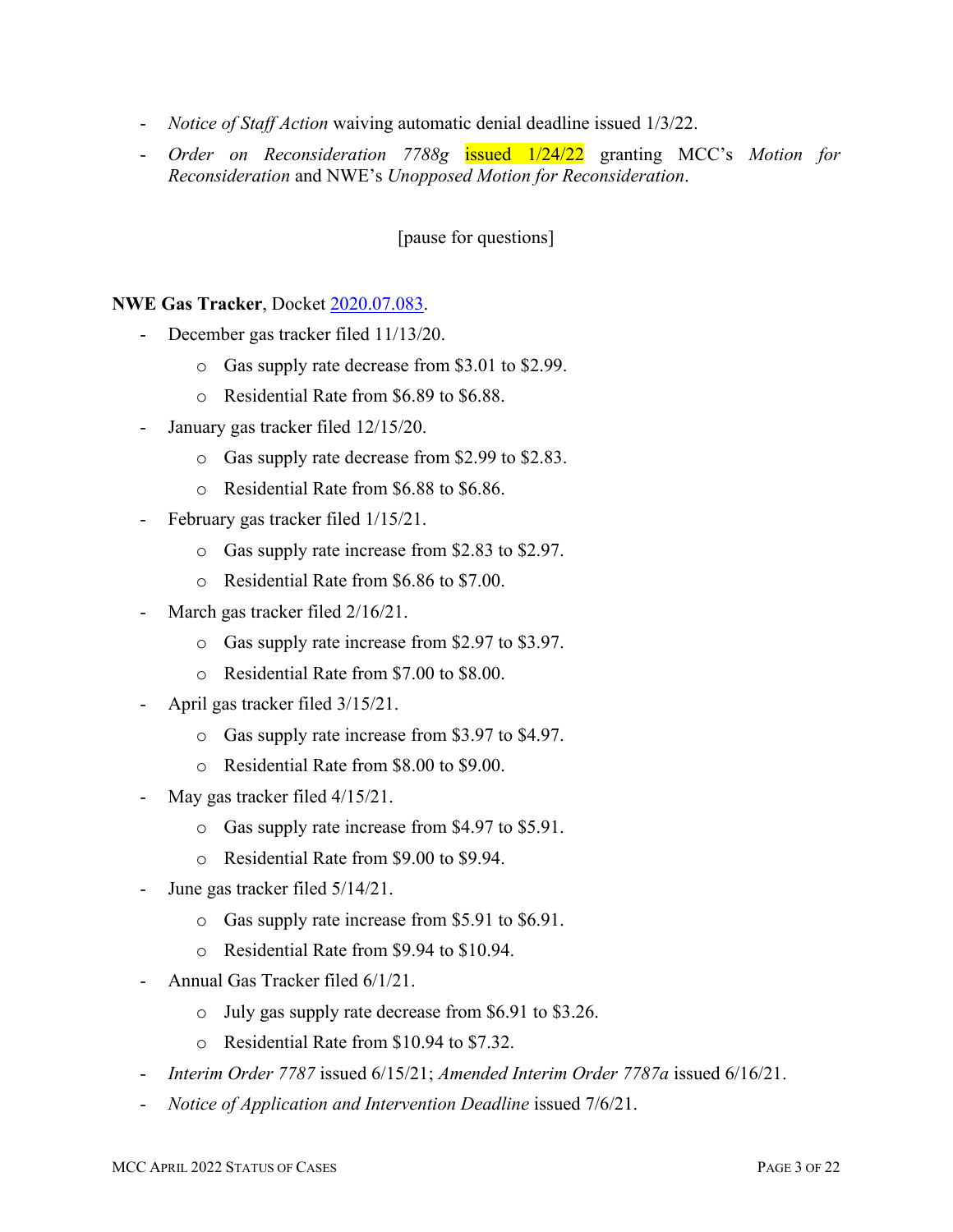- MCC *Petition for Intervention* filed 7/19/21; granted 9/21/21.
- *Procedural Order 7787b* issued 10/7/21.
- MCC *Request for Additional Process* filed 11/29/21.
- *Amended Procedural Order 7787c* issued 12/1/21.
- NWE *Motion for Final Order* filed 1/10/22.
- *Final Order 7787d* issued 2/8/22.

**NWE Gas Tracker**, Docket [2021.07.098.](https://dataportal.mt.gov/t/DOAPSC/views/EDDISearch_15650306559830/PSCEDDISearch?iframeSizedToWindow=true&%3Aembed=y&%3AshowAppBanner=false&%3Adisplay_count=no&%3AshowVizHome=no&%3Aorigin=viz_share_link&Tracking%20Number=2021.07.098)

- August gas tracker filed  $7/15/21$ .
	- o Gas supply rate increase from \$3.26 to \$3.49.
	- o Residential Rate from \$7.32 to \$7.55.
- September gas tracker filed  $8/16/21$ .
	- o Gas supply rate increase from \$3.49 to \$3.78.
	- o Residential Rate from \$7.55 to \$7.83.
- October gas tracker filed  $9/15/21$ .
	- o Gas supply rate increase from \$3.78 to \$4.33.
	- o Residential Rate from \$7.83 to \$8.39.
- November gas tracker filed  $10/15/21$ .
	- o Gas supply rate increase from \$4.33 to \$4.41.
	- o Residential Rate from \$8.39 to \$8.47.
- December gas tracker filed 11/15/21.
	- o Gas supply rate decrease from \$4.41 to \$4.24.
	- o Residential Rate from \$8.47 to \$8.30.
- January gas tracker filed  $12/15/21$ .
	- o Gas supply rate decrease from \$4.24 to \$3.98.
	- o Residential Rate from \$8.30 to \$7.95.
- February gas tracker filed  $1/14/22$ .
	- o Gas supply rate increase from \$3.98 to \$4.26.
	- o Residential Rate from \$7.95 to \$8.23.
- March gas tracker filed 2/15/22.
	- o Gas supply rate decrease from \$4.26 to \$4.20.
	- o Residential Rate from \$8.23 to \$8.17.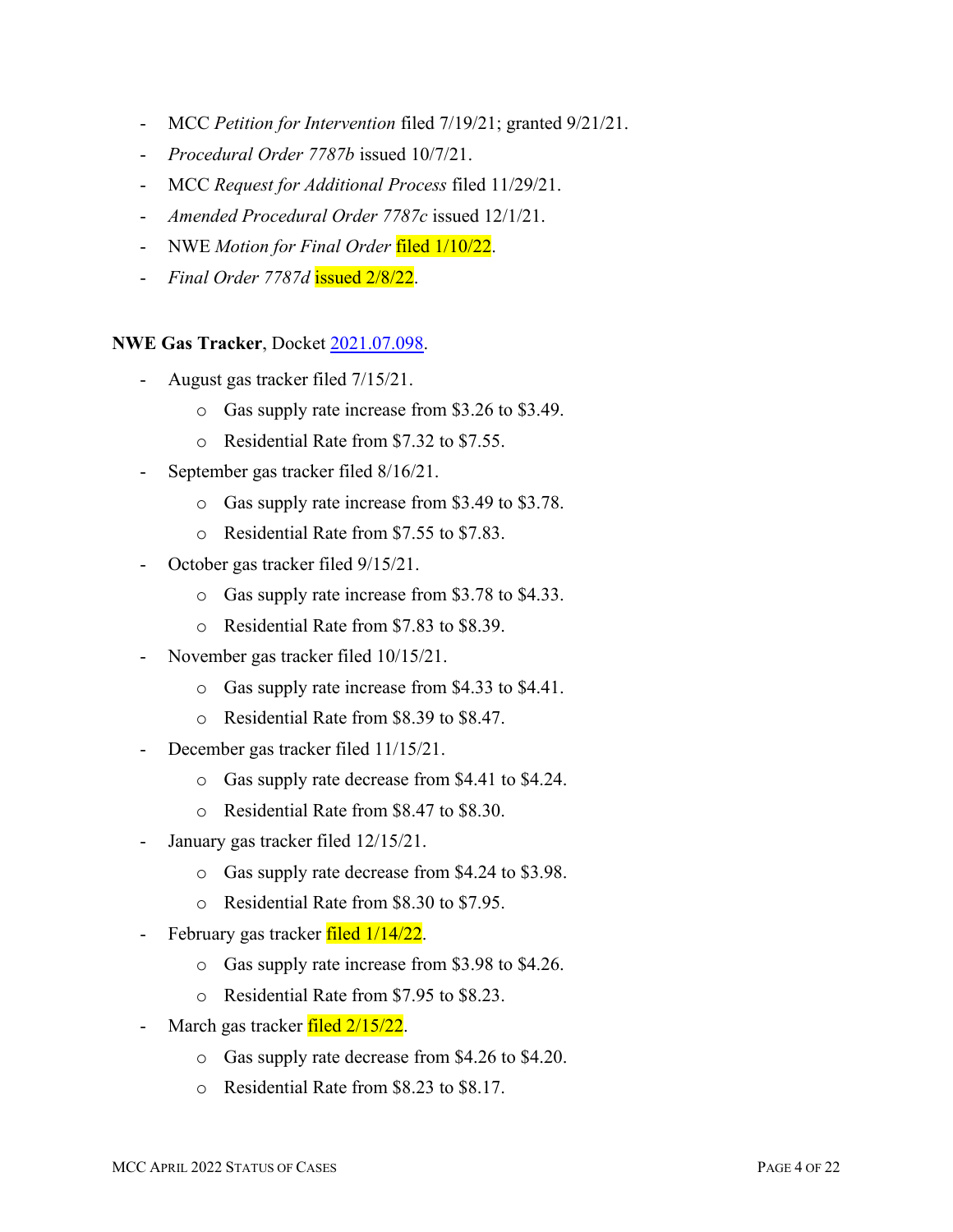- April gas tracker  $\frac{\text{filed} 3}{15/22}$ .
	- o Gas supply rate increase from \$4.20 to \$4.65.
	- o Residential Rate from \$8.17 to \$8.63.

#### **NWE Request for Partial Waiver of In-Person Notice**, Docket [2021.08.109,](https://dataportal.mt.gov/t/DOAPSC/views/EDDISearch_15650306559830/PSCEDDISearch?iframeSizedToWindow=true&%3Aembed=y&%3AshowAppBanner=false&%3Adisplay_count=no&%3AshowVizHome=no&%3Aorigin=viz_share_link&Tracking%20Number=2021.08.109) filed 8/19/21.

NWE requests a waiver of the physical "door tag" notice requirement related to termination of service and instead allow other methods of communication such as email and certified mail; NWE cites cost savings, customer security, employee safety, and the Montana Metering Upgrade Project as reasons to do so.

- *Notice of Application and Intervention Deadline* issued 9/14/21.
- MCC *Petition for Intervention* filed 10/5/21; granted 10/15/21.
- *Procedural Order 7812* issued 10/26/21.
- *Amended Procedural Order 7812a* issued 12/21/21.
- *Direct Testimony of Paul R. Schulz* filed 1/12/22 opposing the requested waiver; noting the purpose of in-person notice is to protect the health and welfare of affected customers and none of the reasons given for the waiver support that goal; concluding that NorthWestern's cost-benefit analysis is incomplete and does not support the requested waiver.
- Amended Procedural Order 7812b issued  $\frac{2}{3/22}$ ; hearing set for 4/5/22.
- *Amended Procedural Order 7812c* issued 2/14/22.
- Notice of Public Hearing **issued 2/28/22.**
- NWE Rebuttal Testimony  $\frac{\text{field}}{\text{2}}$  11/22 presenting a comparison to disconnection procedures in South Dakota; re-calculating potential savings in order to account for the costs of certified mail that would still be incurred; proposing two-year "pilot" during which waiver would be fully in effect for all customers, followed by a report on the effectiveness of the new methods of communication.
- Hearing held 4/5/22.

[pause for questions]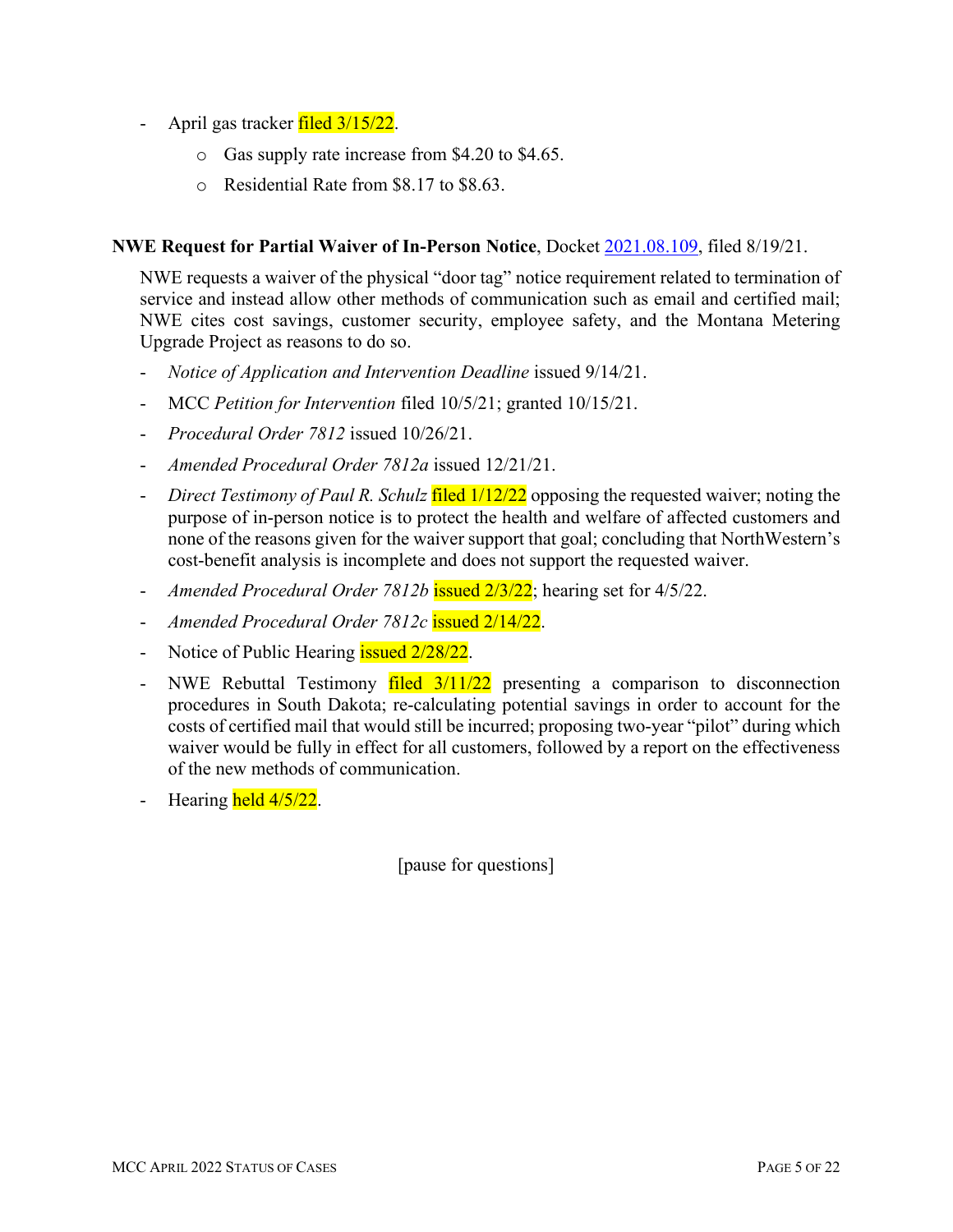# **MONTANA-DAKOTA UTILITIES COMPANY ("MDU")**

**MDU Electric Tracker (Rate 58)**, Docket [2021.06.091,](https://dataportal.mt.gov/t/DOAPSC/views/EDDISearch_15650306559830/PSCEDDISearch?iframeSizedToWindow=true&%3Aembed=y&%3AshowAppBanner=false&%3Adisplay_count=no&%3AshowVizHome=no&%3Aorigin=viz_share_link&Tracking%20Number=2021.06.091) filed 6/16/21.

- July electric tracker filed  $6/18/21$ .
	- o Increase of \$0.00226 secondary.
	- o Total fuel and purchased power in tariff is \$0.02241 /kWh.
- *Notice of Application and Intervention Deadline* issued 6/24/21.
- *Interim Order 7789* issued 6/30/21.
- MCC *Petition for Intervention* filed 7/8/21; granted 7/30/21.
- *Procedural Order 7789a* issued 7/30/21.
- August electric tracker filed 7/16/21.
	- o Decrease of \$0.00693 secondary.
	- o Total fuel and purchased power in tariff is \$0.01548/kWh.
- September electric tracker filed  $8/18/21$ .
	- o Increase of \$0.00621 secondary.
	- o Total fuel and purchased power in tariff is \$0.02169/kWh.
- October electric tracker filed  $9/17/21$ .
	- o Increase of \$0.00071 secondary.
	- o Total fuel and purchased power in tariff is \$0.0224/kWh.
- November electric tracker filed 10/15/21.
	- o Decrease of \$0.00088 secondary.
	- o Total fuel and purchased power in tariff is \$0.02152/kWh.
- December electric tracker filed 11/17/21.
	- o Increase of \$0.0386 secondary.
	- o Total fuel and purchased power in tariff is \$0.02538/kWh.
- January electric tracker filed  $12/17/21$ .
	- o Decrease of \$0.00065 secondary.
	- o Total fuel and purchased power in tariff is \$0.02473/kWh.
- February electric tracker filed  $1/17/22$ .
	- o Increase of \$0.00346 secondary.
	- o Total fuel and purchased power in tariff is \$0.02819/kWh.
- March electric tracker filed 2/15/22.
	- o Increase of \$0.00181 secondary.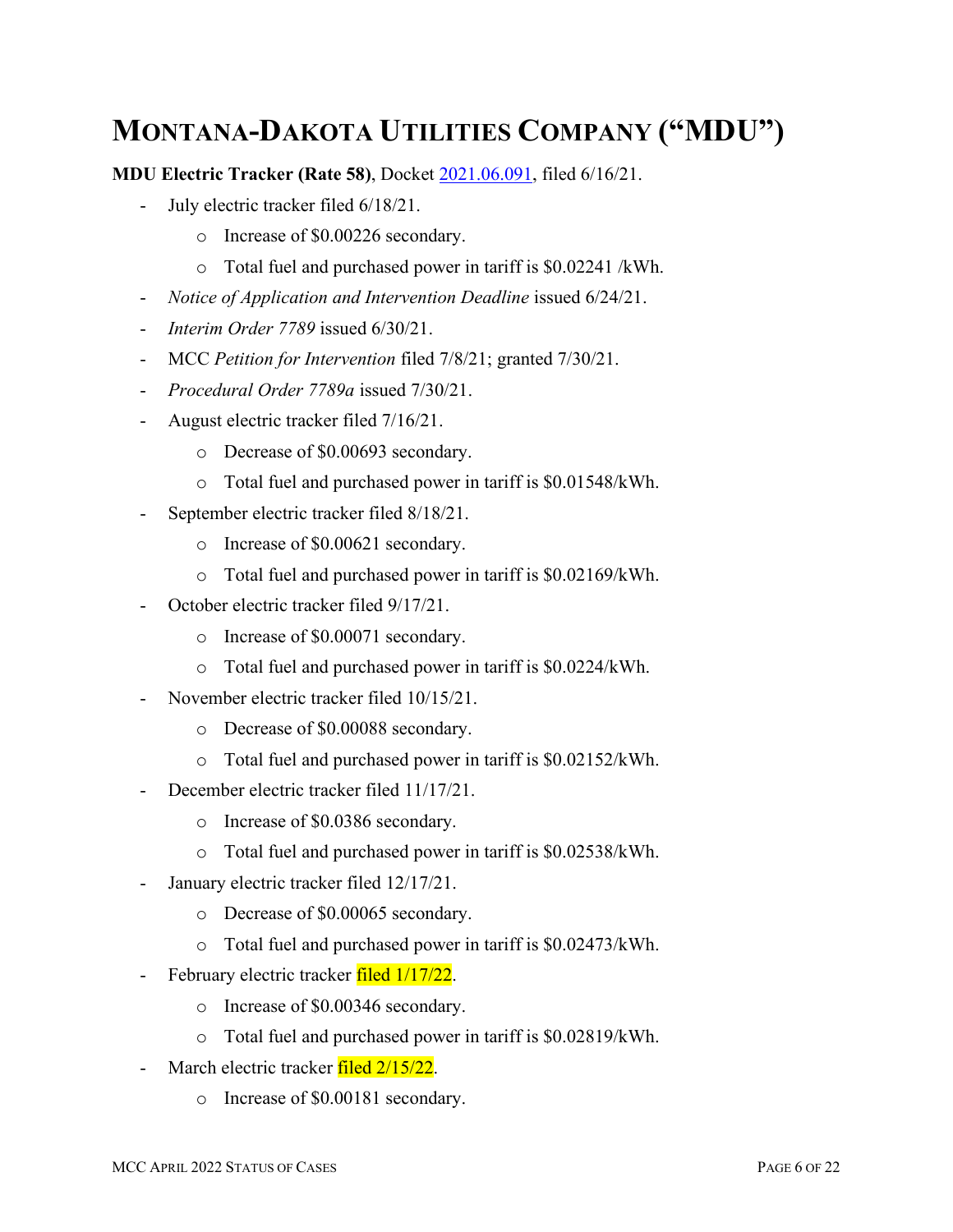- o Total fuel and purchased power in tariff is \$0.03000/kWh.
- April electric tracker filed 3/17/22.
	- o Decrease of \$0.00046 secondary.
	- o Total fuel and purchased power in tariff is \$0.02954/kWh.

#### **MDU Gas Tracker Filings (Rate 88)**, Docket [2021.09.113,](https://dataportal.mt.gov/t/DOAPSC/views/EDDISearch_15650306559830/PSCEDDISearch?iframeSizedToWindow=true&%3Aembed=y&%3AshowAppBanner=false&%3Adisplay_count=no&%3AshowVizHome=no&%3Aorigin=viz_share_link&Tracking%20Number=2021.09.113) filed 9/8/21.

In this annual tracker filing, MDU seeks a residential and firm general customer increase of \$1.262/Dkt, consisting of a \$0.352/Dkt increase in current gas cost and \$0.971 increase in the unreflected cost component. Total residential rate of \$7.920/Dkt.

- *Interim Order 7807* issued 9/28/21.
- *Notice of Commission Action* issued 9/28/21 appointing a hearings examiner to be assigned by DOJ's Agency Legal Services Bureau.
- November gas tracker filed 10/8/21.
	- o Increase of \$0.260/Dkt for residential and general service.
	- o Total residential rate \$8.18/Dkt.
- *Initial Procedural Order* issued 10/15/21.
- *Procedural Order* issued 11/5/21.
- December gas tracker filed 11/8/21.
	- o Increase of \$0.271/Dkt for residential and general service.
	- o Total residential rate \$8.45/Dkt.
- *Amended Procedural Order* issued 11/8/21.
- MCC *Petition for Intervention* filed 11/9/21.
- January gas tracker filed 12/8/21.
	- o Decrease of \$0.534/Dkt for residential and general service.
	- o Total residential rate \$7.92/Dkt.
- February gas tracker  $\frac{\text{filed }1}{7/22}$ ; no adjustment requested.
- March gas tracker filed 12/8/22.
	- o Decrease of \$0.263/Dkt for residential and general service.
	- o Total residential rate \$7.65/Dkt.
- April gas tracker filed 3/8/22.
	- o Increase of \$0.265/Dkt for residential and general service.
	- o Total residential rate \$7.92/Dkt.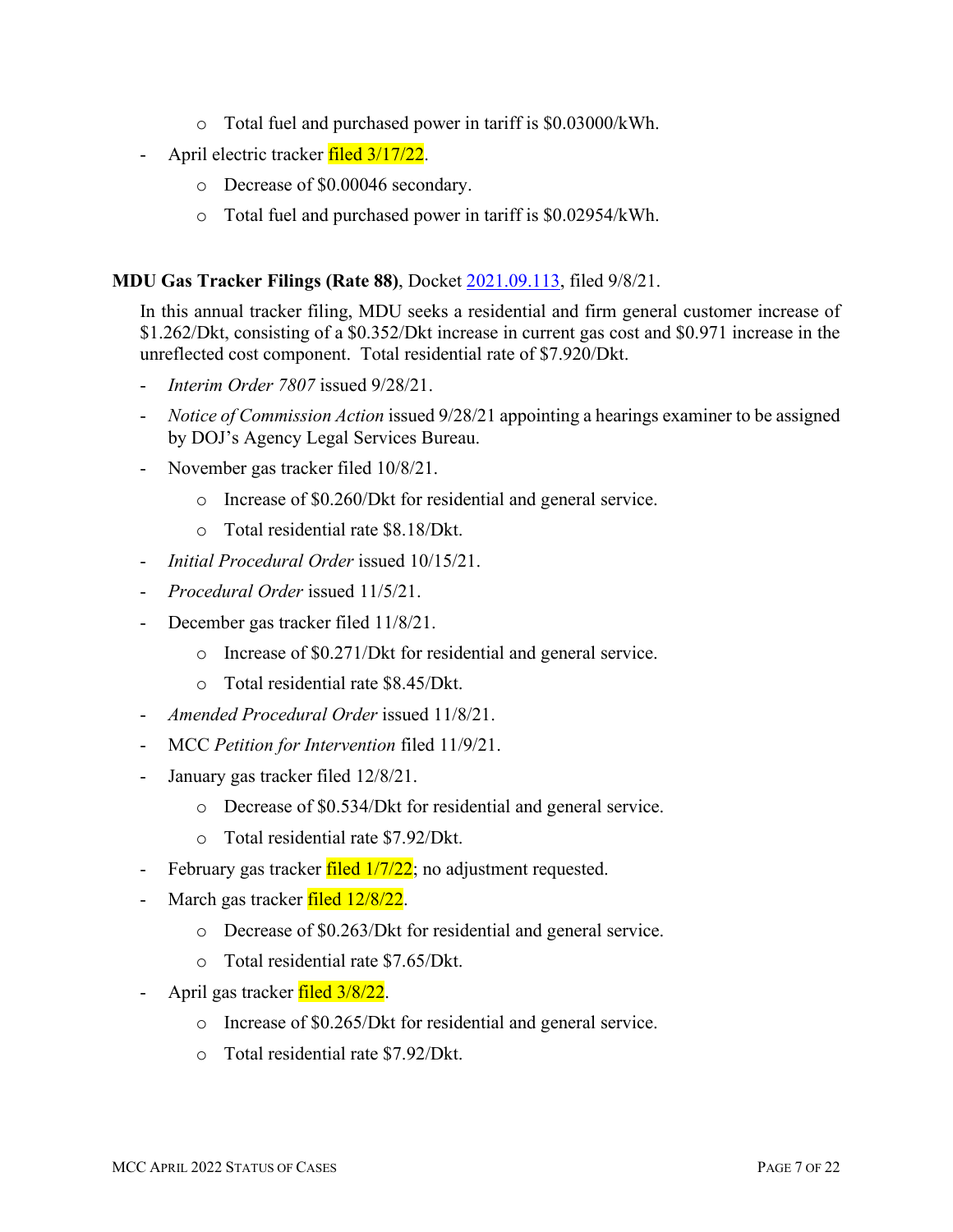**MDU Application to Offer Incentives for Conversion in the Saco/Bowdoin Area**, Docket [2021.09.116,](https://dataportal.mt.gov/t/DOAPSC/views/EDDISearch_15650306559830/PSCEDDISearch?iframeSizedToWindow=true&%3Aembed=y&%3AshowAppBanner=false&%3Adisplay_count=no&%3AshowVizHome=no&%3Aorigin=viz_share_link&Tracking%20Number=2021.09.116) filed 9/15/21.

MDU seeks to implement a phased incentive program to provide declining reimbursements for conversion costs for certain customers to convert to alternative fuel sources, and for authority to impose special terms and conditions on customers wishing to continue to receive regulated natural gas distribution service in the Saco/Bowdoin area. Note: MDU's previous *Application for Authority to Discontinue Regulated Natural Gas Distribution in the Saco/Bowdoin Area* filed 9/18/18 was withdrawn by MDU on 12/4/19 (*see* Docket [2018.09.057\)](https://dataportal.mt.gov/t/DOAPSC/views/EDDISearch_15650306559830/PSCEDDISearch?iframeSizedToWindow=true&%3Aembed=y&%3AshowAppBanner=false&%3Adisplay_count=no&%3AshowVizHome=no&%3Aorigin=viz_share_link&Tracking%20Number=2018.09.057).

- *Notice of Application and Intervention Deadline* issued 3/28/22.

#### **MDU 2021 Integrated Resource Plan ("IRP")**, Docket [2021.09.117,](https://dataportal.mt.gov/t/DOAPSC/views/EDDISearch_15650306559830/PSCEDDISearch?iframeSizedToWindow=true&%3Aembed=y&%3AshowAppBanner=false&%3Adisplay_count=no&%3AshowVizHome=no&%3Aorigin=viz_share_link&Tracking%20Number=2021.09.117) filed 9/15/21.

MDU's Base Case resource plan includes retiring the Lewis & Clark 1 coal-fired unit on 3/31/21 and Heskett 1 and 2 coal-fired generating units by 3/31/22, having a capacity and energy contract through 5/31/26, and adding an 88 MW natural gas-fired simple cycle combustion turbine at the Heskett Station site (Heskett 4) in 2023 along with increased reliance on MISO market purchases. Two-year action plan includes issuing a new RFP for supply side and demand side resources and monitoring impacts to Coyote Station associated with the next round of regional haze reductions.

- *Notice of 2021 IRP and Opportunity for Public Comment* issued 10/14/21.
- *Notice of Public Meeting and Opportunity to Comment* issued 11/18/21; public listening session set for 1/25/22.
- *Notice of Public Meeting and Opportunity to Comment* **issued 3/7/22**; public listening session set for 4/18/22 in Sydney, MT.

#### **MDU Application for an Accounting Order**, Docket [2021.12.138,](https://dataportal.mt.gov/t/DOAPSC/views/EDDISearch_15650306559830/PSCEDDISearch?iframeSizedToWindow=true&%3Aembed=y&%3AshowAppBanner=false&%3Adisplay_count=no&%3AshowVizHome=no&%3Aorigin=viz_share_link&Tracking%20Number=2021.12.138) filed 12/21/21.

MDU requests deferred accounting treatment for unknown investigation and remediation costs associated with a manufactured gas plant site previously owned by MDU in Missoula, Montana. MDU expects its remediation costs to be in the range of \$265,000 to \$1,250,000.

- *Notice of Application and Intervention Deadline* issued 1/11/22.
- MCC *Petition for Intervention* filed 1/31/22; granted 2/15/22.
- *Procedural Order 7830* issued 3/10/22; hearing set for 8/11/22.

#### **MDU Conservation Program Tracking Mechanism (Rate 90)**, Docket [2022.03.021,](https://dataportal.mt.gov/t/DOAPSC/views/EDDISearch_15650306559830/PSCEDDISearch?iframeSizedToWindow=true&%3Aembed=y&%3AshowAppBanner=false&%3Adisplay_count=no&%3AshowVizHome=no&%3Aorigin=viz_share_link&Tracking%20Number=2022.03.021) filed 2/28/22.

- *Notice of Application and Intervention Deadline* issued 3/11/22.
- MCC *Petition for Intervention* filed 3/24/22; granted 3/31/22.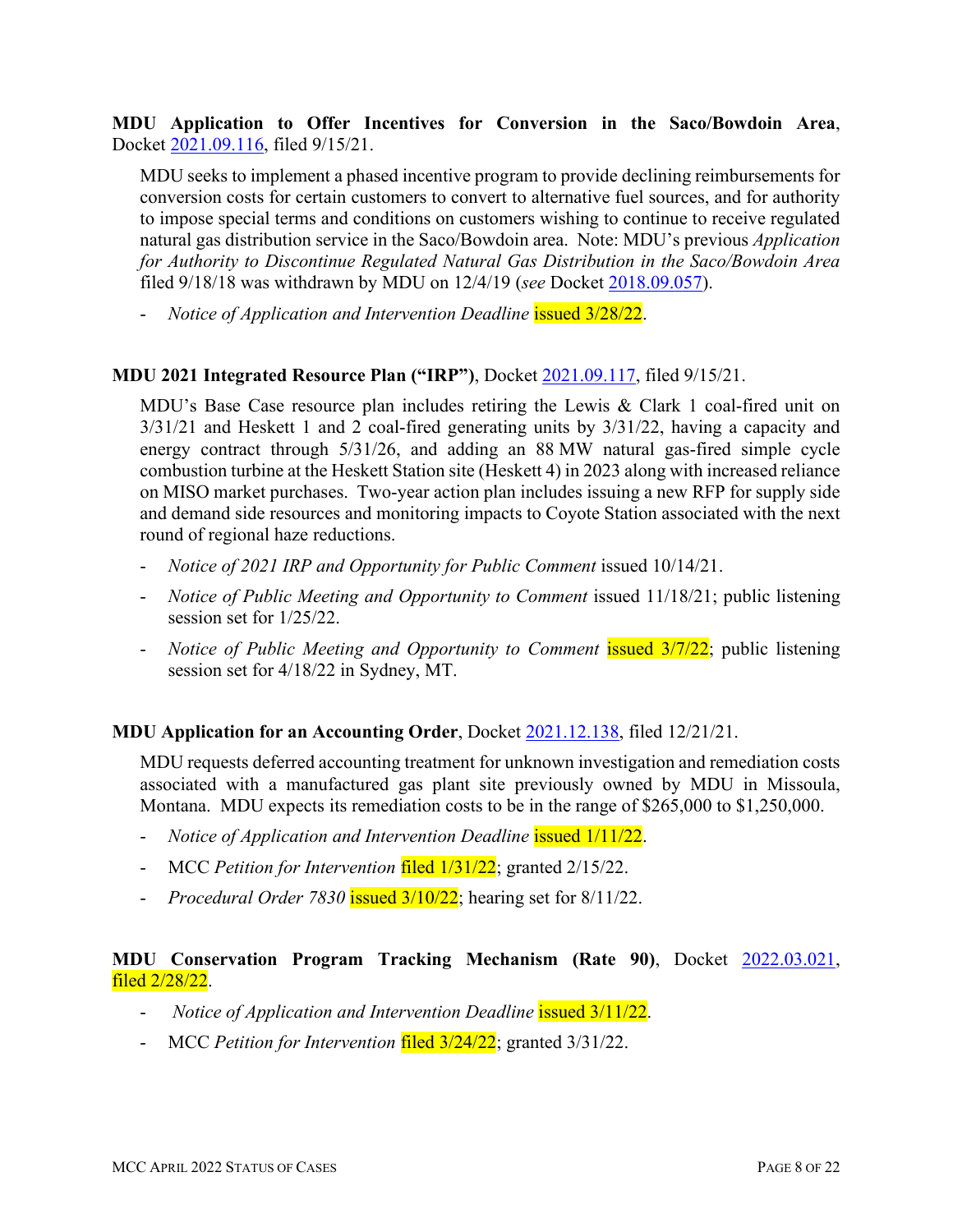## **ENERGY WEST MONTANA & CUT BANK GAS COMPANY**

**EWM Monthly Gas Trackers**, Docket [2021.04.061,](https://dataportal.mt.gov/t/DOAPSC/views/EDDISearch_15650306559830/PSCEDDISearch?iframeSizedToWindow=true&%3Aembed=y&%3AshowAppBanner=false&%3Adisplay_count=no&%3AshowVizHome=no&%3Aorigin=viz_share_link&Tracking%20Number=2021.04.061) filed 3/25/21.

- Corrected April gas tracker filed 4/9/21. Residential rate to \$4.69/Mcf.
- May gas tracker filed 4/27/21. Residential rate to \$4.74/Mcf.
- June gas tracker filed 5/25/21. Residential rate to \$5.43/Mcf.
- July gas tracker filed 6/25/21. Residential rate to \$5.51/Mcf.
- August gas tracker filed 7/29/21. Residential rate to \$5.68/Mcf.
- September gas tracker filed 8/27/21. Residential rate to \$5.85/Mcf.
- October gas tracker filed 9/28/21. Residential rate to \$5.98/Mcf.
- November gas tracker filed 10/27/21. Residential rate to \$7.30/Mcf.
- December gas tracker filed 11/23/21. Residential rate to \$6.72/Mcf.
- January gas tracker filed 12/22/21. Residential rate to \$6.58/Mcf.
- February gas tracker  $\frac{\text{filed } 1/28/22}{\text{Right}}$ . Residential rate to \$6.53/Mcf.
- March gas tracker  $\frac{\text{field } 2/24/22}{\text{Residental rate}}$  to \$6.68/Mcf.
- April gas tracker filed 3/24/22. Residential rate to \$7.08/Mcf.

#### **EWM/CBGC Annual Tax Tracker**, Docket [2021.11.127,](https://dataportal.mt.gov/t/DOAPSC/views/EDDISearch_15650306559830/PSCEDDISearch?iframeSizedToWindow=true&%3Aembed=y&%3AshowAppBanner=false&%3Adisplay_count=no&%3AshowVizHome=no&%3Aorigin=viz_share_link&Tracking%20Number=2021.11.127) filed 11/30/21.

Through this annual filing EWM and CBGC track incremental state and local property taxes. They present a decrease in revenues of \$111,521 for EWM and \$2,428 for CBGC, resulting in a typical monthly residential bill decrease of \$0.18 or 0.32% for EWM and \$0.10 or 0.14% for CBGC.

- *Notice of Application and Intervention Deadline* issued 12/10/21.
- MCC *Petition for Intervention* filed 12/17/21; granted 12/21/21.
- *Procedural Order 7817a* issued 12/21/21.
- *Direct Testimony of Paul R. Schulz* filed  $1/12/22$  noting that EWM/CBGC's treatment of 2019 incremental property taxes (deferred under *Accounting Order 7696a* in Docket 2019.08.047 on January 21, 2020) did not account for the deductibility of federal and state income taxes.
- *Amended Procedural Order 7817b* issued 1/13/22.
- EWM/CBGC *Notice of Revised PTTA Tariffs* filed 1/21/22.
- *Notice of Staff Action* issued  $\frac{1}{27}{22}$  authorizing EWM/CBGC to file unopposed revised tariffs.
- EWM/CBGC *Revised Interim PTTA Tariffs* filed 1/28/22; approved 2/4/22.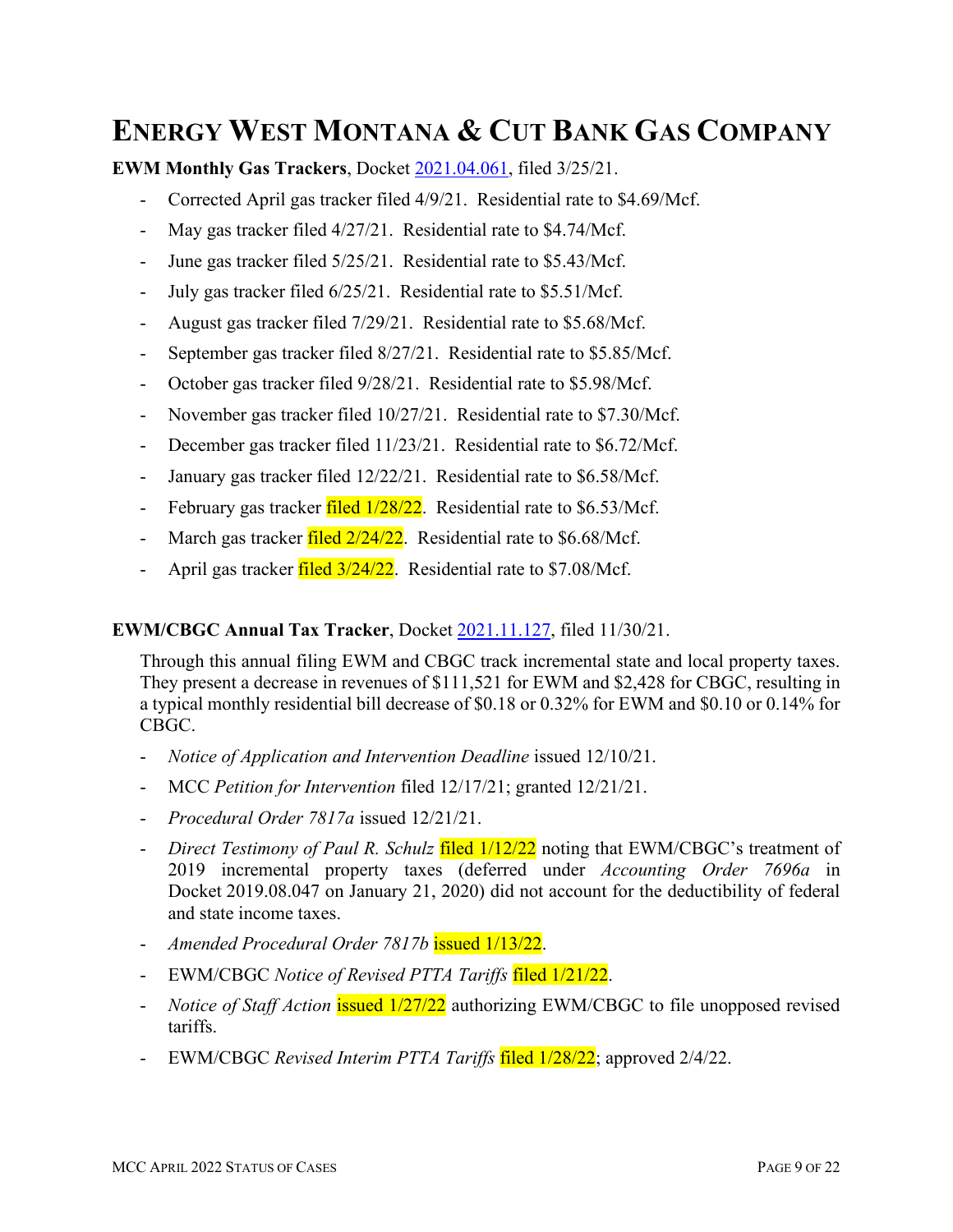### **WATER UTILITIES**

**North Star Development Application for Water and Sewer Rate Increase**, Docket [2010.06.060,](https://dataportal.mt.gov/t/DOAPSC/views/EDDISearch_15650306559830/PSCEDDISearch?iframeSizedToWindow=true&%3Aembed=y&%3AshowAppBanner=false&%3Adisplay_count=no&%3AshowVizHome=no&%3Aorigin=viz_share_link&Tracking%20Number=2010.06.060) filed 1/23/19.

This rate case application results from the Commission's notification that North Star must file for replacement of its standard rates previously approved. Following two amendments to its application, North Star requests an increase to flat rates for water from \$40/month to \$297.70/month and sewer rates from \$30.00/month to \$189.76/ month, for total rate of \$487.46/month.

- *Notice of Application and Intervention Deadline* issued 1/30/19.
- MCC *Petition for Intervention* filed 2/20/19.
- North Star amended application filed  $3/25/19$  based on an engineering report.
- *Notice of Commission Action* issued 4/24/19; found North Star's Application failed to satisfy minimum filing requirements because it did not report cost of net utility plant in service; allowed 30 days to refile and suggests considering operating ratio method.
- *Notice of Staff Action* issued 5/17/19 extending refile deadline to 6/22/19.
- North Star *Supplementation of Application* filed 6/21/19.
- *Notice of Application and Intervention Deadline* issued 7/24/19.
- *Procedural Order 7105d* issued 8/21/19.
- MCC *Testimony of Paul Schulz* filed 11/13/19; recommended overall revenue requirement of \$231,873, resulting in combined water and wastewater rate of \$49.72/month, plus \$2/1000 gallons over 10,000; removes management fee for partner no longer with North Star; adjusted rate case expense to original estimate based on imprudence of expenditures; opposed "unregulated" charge for use over 20,000 gallons; supported \$1.2 million original cost rate base with \$123,678 deduction for hay field not used for service; proposed 10 year amortization for Aqua Flo \$195,000 prepayment; explained why taxes should not be allowed for pass-through entities; recommended 2% equity capital structure and 9.8% ROE.
- Hearing held 1/29-30/20.
- *Final Order 7105f* issued 9/8/20; rebuttable presumption that utility investment was recovered through lot sales need not be applied in this case; general discussion of ratemaking principles and formulas; evidence indicates substantial portion of initial investment was recovered through lot sales and gross plant is now \$1,211,762; 55.79 acre hay ground included in rate base as it was required by DEQ permitting; approves \$26,497 depreciation expense based on non-land portion of plant; adopts 23% equity capital structure and 9.8% return on equity; affirms practice of disallowing income tax recovery for pass-through entities; rate case expense was increased 3 times from \$30,000 to \$85,000+; rate case expense was not prudently incurred and is set at \$30,000; rate case expense should be amortized over rate application time periods which is 5 years in this case; amortizes Aqua Flo \$195,000 payment over 40 years; accepts volumetric rate of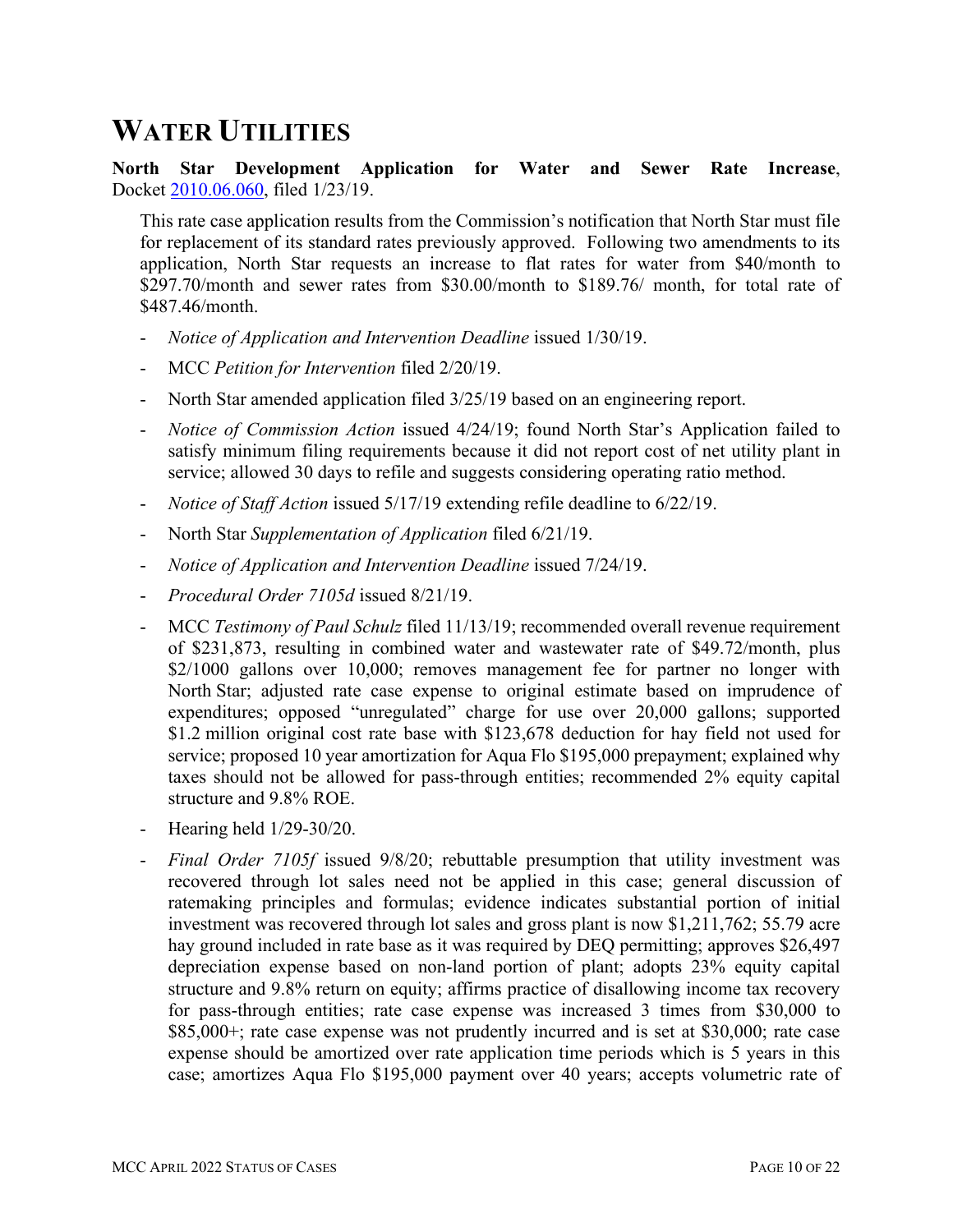\$2.00/1000 gallons over 10,000; orders revenue requirement of \$232,201; rates of  $$55.93/month + $2.00/1000$  gallons over 10,000.

- North Star *Combined Water and Sewer Service Tariff* filed 9/30/20.

**North Star Petition for Judicial Review**, First Judicial District Cause No. ADV-2020-1703, filed 10/2/20.

- o PSC *Motion to Dismiss* filed 10/23/20.
- o North Star *Amended Complaint* filed 11/12/20.
- o PSC *Renewed Motion to Dismiss* filed 12/28/20.
- o MCC *Motion to Intervene* filed 1/22/21.
- o *Order on Motion to Dismiss* granting dismissal issued 3/15/21.

**North Star Appeal to Montana Supreme Court**, Case No. DA 21-0224, filed 5/12/21.

- o North Star *Opening Brief* filed 8/19/21.
- o PSC *Answer Brief* filed 10/18/21.
- o North Star *Reply Brief* filed 10/29/21.

#### **Investigation of Rules, Practices, and Adequacy of Service of North Star Development, LLC,**  Docket [2020.09.094,](https://dataportal.mt.gov/t/DOAPSC/views/EDDISearch_15650306559830/PSCEDDISearch?iframeSizedToWindow=true&%3Aembed=y&%3AshowAppBanner=false&%3Adisplay_count=no&%3AshowVizHome=no&%3Aorigin=viz_share_link&Tracking%20Number=2020.09.094) initiated 9/1/20.

- *Emergency Order to Show Cause 7744* issued 9/1/20; recites complaints and Commission understanding of service issues; concludes that Commission has insufficient facts to determine if water shut-off on 8/30 was the result of unavoidable accident or emergency sufficient to excuse service failure; orders  $9/11/20$  hearing to determine whether service failure and water restrictions violate 69-3-210, whether penalties are warranted, and appropriate actions.
- *Order 7744a* issued 9/8/20; requiring filing of witness information and books and records in possession of North Star relating to several specified questions pertaining to the investigation.
- Hearing held 9/11/20.
- North Star Motion filed 9/24/20, seeking authority to impose water use restriction fines of \$50 x multiple of yearly offenses, plus \$100/1000 gallons over 22,000.
- *Final Order 7744b* issued 1/13/21; Commission found temporary cessation of service was not caused by unavoidable accident or emergency; NS has long been aware of summer water constraints and at same time reduced maintenance services; cessation of service constitutes a violation of obligation to serve; \$1000 fine assessed, but payment suspended for one year conditioned on good faith investigation into service improvements and no cessation of service; post-hearing requests for overuse fines and inverted rates are outside hearing record; appropriate to leave docket open and broaden inquiry into long term service ability of NS and status of water rights.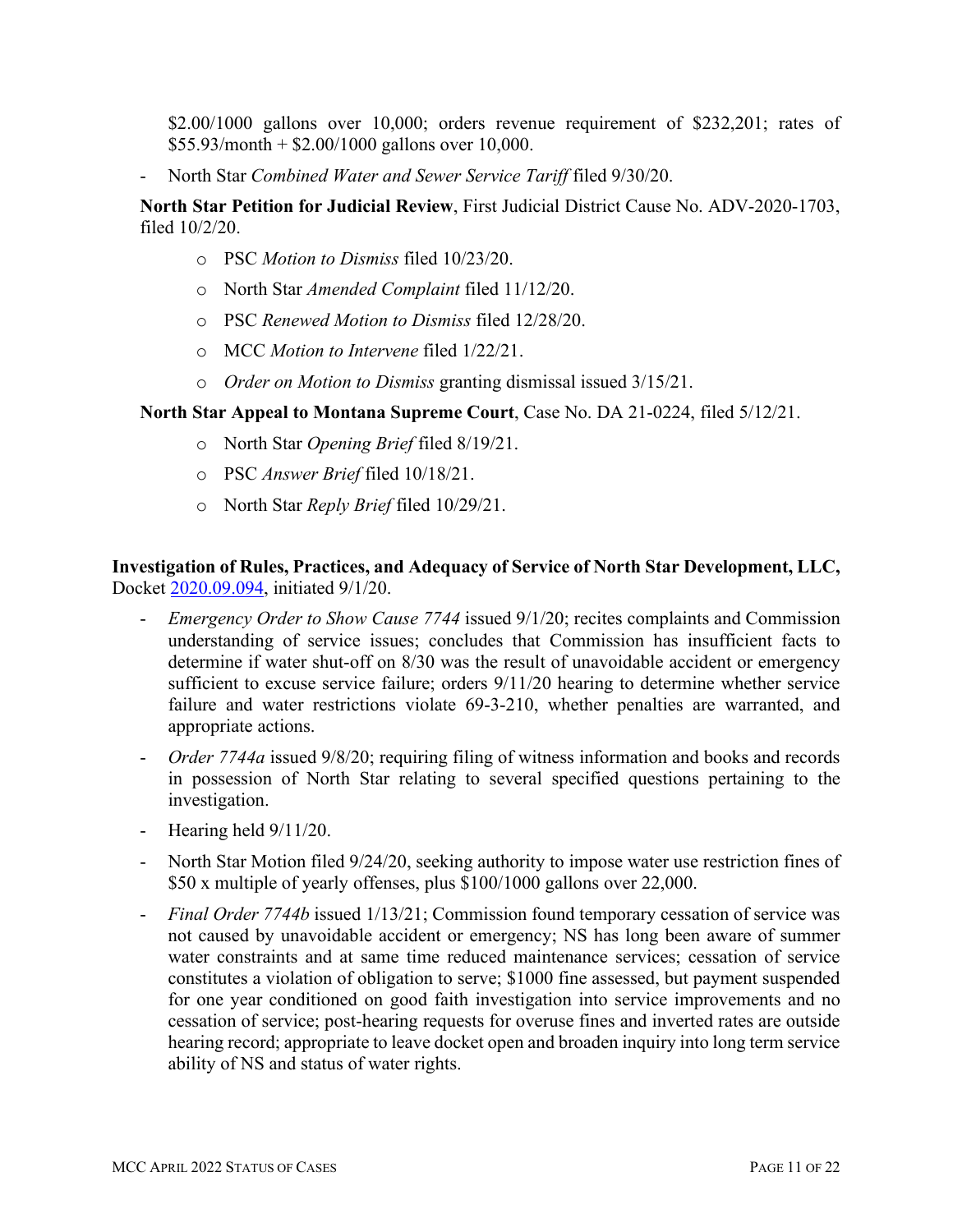- *Notice of Commission Action* issued 6/30/21; directing North Star to address certain issues by 7/7/21 and listing five additional topics for future consideration.
- *Notice of Commission Action* issued 7/28/21; directing the parties to meet and confer regarding outstanding service quality issues; stating the Commission will consider next steps if the parties cannot reach an agreement by 8/2/21.
- *Notice of Commission Action* issued 8/5/21; directing North Star to address its purported supply or delivery problem by: (a) securing two distribution pumps by 8/6/21; (b) reporting on these efforts by 8/9/21; (c) implementing an odd-even day watering schedule, which allows watering up to thirty minutes per day at ten gallons per minute, effective immediately through 9/30/21; and (d) address longer-term solutions regarding metering, supply, delivery, and notice by 4/1/22.
- North Star *Report as Directed by PSC Notice* filed 8/9/21 attesting to ordering of pumps and installation of signs advertising new watering restrictions to homeowners.
- North Star *Report* filed 8/10/21 attesting to installation of new distribution pump.
- North Star *Report on Second Distribution Pump* filed 8/18/21 stating intention to keep the even-odd watering schedule in place for the foreseeable future.
- North Star *Report on Replacement of Defective Registers* filed 9/21/21 attesting to replacement of 75 defective water meters and inability to replace 18 meters.
- North Star *Report on Progress Made in October 2021* filed 11/1/21.
- North Star *Request for Resolution of the Irrigation Water Issue* filed 11/10/21.
- *Notice of Commission Action* regarding the irrigation issue issued 11/17/21.
- North Star *Report on Progress Made in November 2021* filed 11/30/21.
- North Star *Supplemental Report on Progress Made in November 2021* filed 12/5/21.
- North Star January *Progress Report to the PSC Along With Its Response to Ben Reed's Six Questions* filed 1/31/22.
- North Star February *Progress Report to the PSC Along With Its Response to Zach Rogala's Questions* filed 2/14/22; proposing an even/odd watering restriction.
- *Notice of Commission Action* issued 3/22/22 allowing an opportunity to comment on North Star's even/odd watering restriction proposal; *Commission Request for Information letter*  also **issued** 3/22/22 requesting information about well production, supply capabilities, the number of customers served, metered usage, and expected usage in 2022.
- North Star *Report No.1*, *Report No. 2 Made in Response to Request For Information Letter,*  and *Comments on PSC Notice* filed 3/24/22.
- North Star *Report No.3 Made In Response to Request For Information Letter* filed 3/29/22.
- North Star additional *Comments on PSC Notice* filed 3/31/22.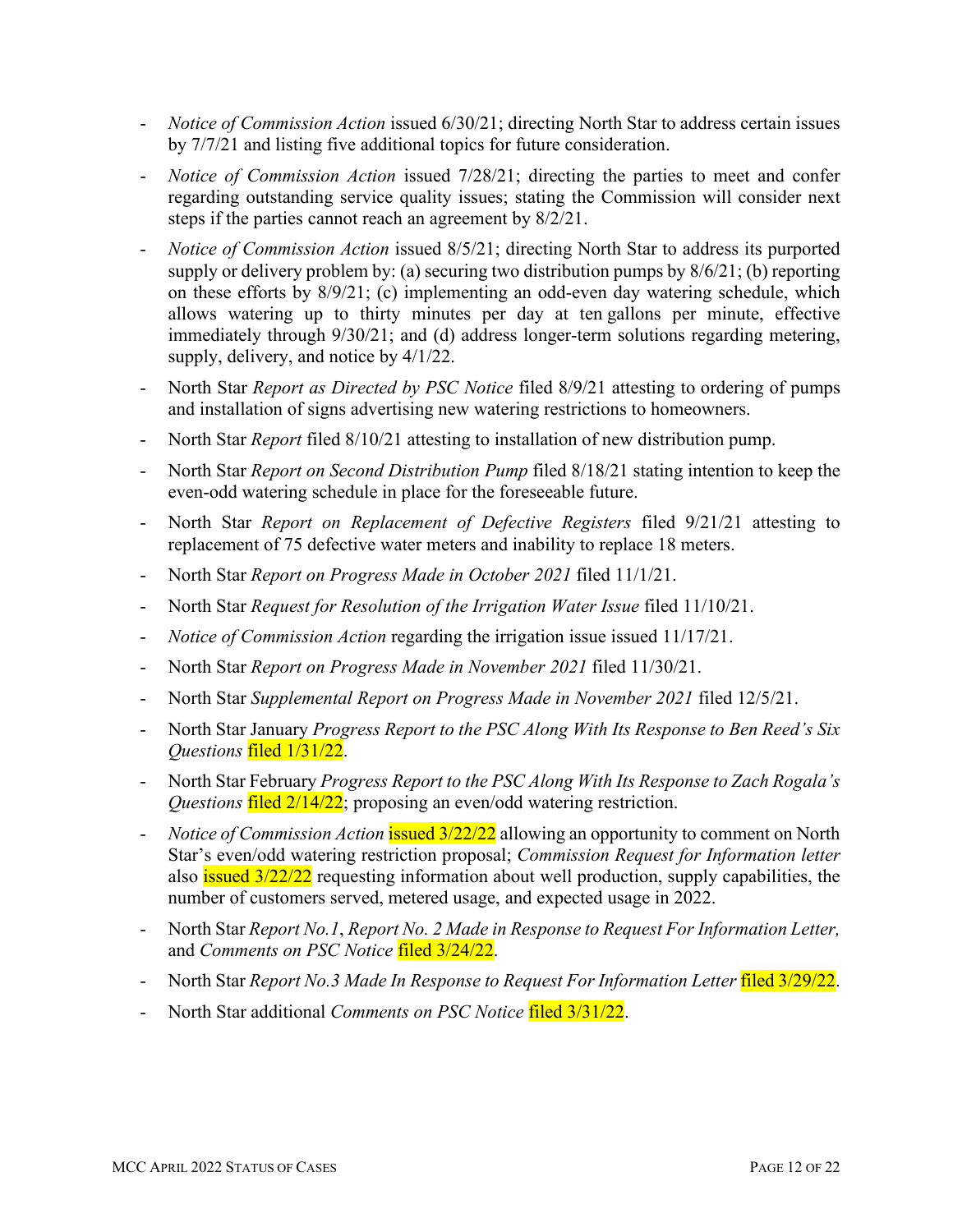**Aquanet, Inc. Application for Standard Rates for Sundance Subdivision**, Docket [2021.09.115,](https://dataportal.mt.gov/t/DOAPSC/views/EDDISearch_15650306559830/PSCEDDISearch?iframeSizedToWindow=true&%3Aembed=y&%3AshowAppBanner=false&%3Adisplay_count=no&%3AshowVizHome=no&%3Aorigin=viz_share_link&Tracking%20Number=2021.09.115) filed 9/14/21.

Aquanet requests approval to charge standard rates effective 7/31/21 when it intends to begin offering water services in the Sundance Subdivision.

**Moonlight Basin Water & Sewer, LLC Application to Increase Rates by Operating Ratio Methodology**, Docket [2021.09.121,](https://dataportal.mt.gov/t/DOAPSC/views/EDDISearch_15650306559830/PSCEDDISearch?iframeSizedToWindow=true&%3Aembed=y&%3AshowAppBanner=false&%3Adisplay_count=no&%3AshowVizHome=no&%3Aorigin=viz_share_link&Tracking%20Number=2021.09.121) filed 9/29/21.

Moonlight Basin requests a rate increase for water and sewer services from \$51.62 to \$66.90 per month based on an operating ratio methodology.

- *Notice of Application and Intervention Deadline* issued 11/24/21.
- MCC *Petition for Intervention* filed 12/20/21; granted 12/23/21.
- *Procedural Order 7821* issued 12/23/21.
- *Amended Procedural Order 7821a* issued 2/14/22.
- Moonlight Basin *Amendment to Application and Request for Extension of Deadline* filed 3/11/22.
- *Amended Procedural Order 7821b* issued 3/14/22.
- Moonlight Basin *Notice of Submission of Revised Application Documents* filed 3/18/22.

#### **Town of Kevin Complaint**, Docket [2021.05.073,](https://dataportal.mt.gov/t/DOAPSC/views/EDDISearch_15650306559830/PSCEDDISearch?iframeSizedToWindow=true&%3Aembed=y&%3AshowAppBanner=false&%3Adisplay_count=no&%3AshowVizHome=no&%3Aorigin=viz_share_link&Tracking%20Number=2021.05.073) filed 5/24/21.

Town of Kevin alleges the North Central Montana Regional Water Authority ("NCMRWA") is a public utility that should be subject to regulation by the Commission.

- *Notice of Commission Action* directing NCMRWA to file an answer issued 6/25/21.
- *Procedural Order 7793* extending answer deadline issued 7/14/21.
- NCMRWA *Answer* filed 7/21/21.
- *Notice of Opportunity to Intervene* issued 8/26/21.
- MCC *Petition for Intervention* filed 9/9/21; granted 9/20/21.
- *Procedural Order 7793a* issued 9/30/21; hearing set for 3/9/22.
- NCMRWA *Motion to Dismiss* filed 12/17/21.
- *Amended Procedural Order 7793b* issued 2/3/22.
- *Order 7793c on Motion to Dismiss* issued 3/15/22 granting NCMRWA's *Motion to Dismiss*.
- Town of Kevin *Motion for Reconsideration* filed 3/25/22.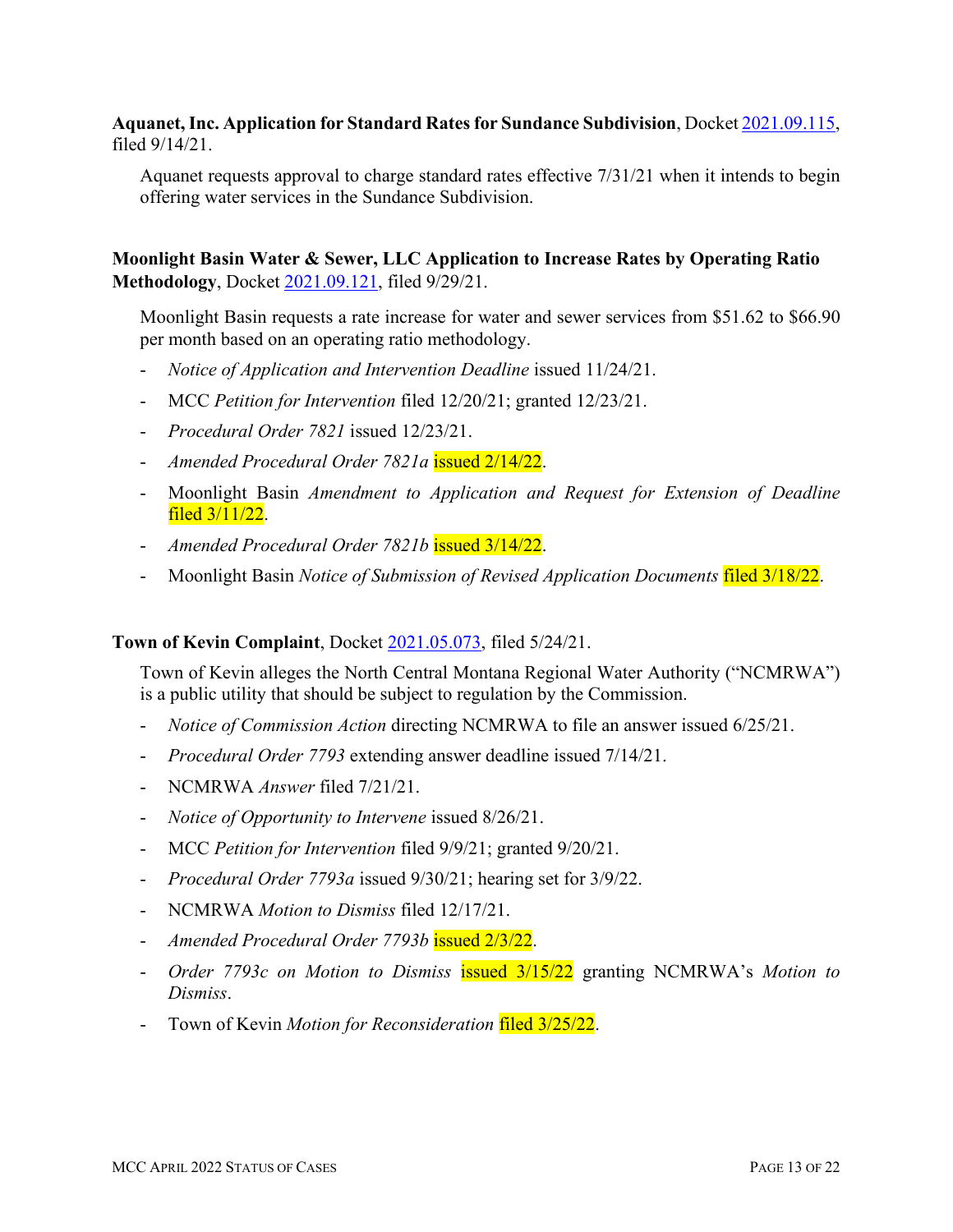#### **Circle H Water, Inc. Operating Ratio Application**, Docket [2020.07.081,](https://dataportal.mt.gov/t/DOAPSC/views/EDDISearch_15650306559830/PSCEDDISearch?iframeSizedToWindow=true&%3Aembed=y&%3AshowAppBanner=false&%3Adisplay_count=no&%3AshowVizHome=no&%3Aorigin=viz_share_link&Tracking%20Number=2020.07.081) filed 7/17/20.

Circle H has been operating with interim standard rates and was required to submit this rate application. Circle H requests that rates be increased in phases with an initial increase from \$50 to \$67.56/month for 12 months and then to \$85.12/month for a total 70% increase.

- *Notice of Application and Intervention Deadline* issued 9/8/20.
- MCC *Petition for Intervention* filed 9/18/20.
- *Procedural Order 7752* issued 10/15/20.
- *Amended Procedural Order 7752* issued 11/18/20.
- MCC *Comments* filed 11/25/20; stating the operating ration method ("ORM"), which includes a 25% adder to operating expenses, was intended as an alternative to a traditional rate filing after three years of "standard" rates; ORM was intended to address situations where rate base could not be established, and depreciation expense was never intended to be a component of the operating expenses under the ORM.
- MCC *Request for Additional Process* filed 12/9/20.
- *Proposed Final Order 7752b* issued 2/10/21 approving rate of \$31.71/month.
- *Final Order 7752c* issued 5/27/21; excluding depreciation from the ORM calculation and approving a rate of \$31.71 per month effective 4/1/21.
- Circle H *Motion for Reconsideration* filed 6/3/21; deemed denied 6/23/21.
- PSC *Staff Letter* sent 7/2/21 informing Circle H of future ratemaking options.

#### **Wettington Water District, Inc., Application for Standard Rates**, Docket [2015.10.082,](https://dataportal.mt.gov/t/DOAPSC/views/EDDISearch_15650306559830/PSCEDDISearch?iframeSizedToWindow=true&%3Aembed=y&%3AshowAppBanner=false&%3Adisplay_count=no&%3AshowVizHome=no&%3Aorigin=viz_share_link&Tracking%20Number=2015.10.082) filed 10/19/15.

Wettington requested standard tariff rate of \$50 per month.

- MCC filed *Comments* 11/23/15; asserting utilities must be in compliance with annual report requirement to adopt standard tariffs and while Wettington filed an annual report it is unclear that sufficient information has been provided for the PSC to appropriately analyze the Company's financial status; PSC may deny adoption if utility has been operating pursuant to commission-approved rates and determines it would be unjust and unreasonable to approve adoption of standard rate.
- *Notice of Commission Action* issued 12/22/15: approval of partial increase to \$42.50/month, based on MCC comments and failure to meet all DEQ testing requirements.
- Procedural Order No. 7502 issued 8/2/16.
- MCC *Testimony of Paul Schulz* filed 9/19/16; reviewed recently filed annual reports for 2012-2015 to identify trends and changes, did not receive complete responses to data requests; several unanswered questions remain, which makes it difficult to establish just and reasonable rates; to reduce regulatory process, recommends the Commission finalize the \$42.50 rate; Wettington can apply for the \$50 rate when it has more support.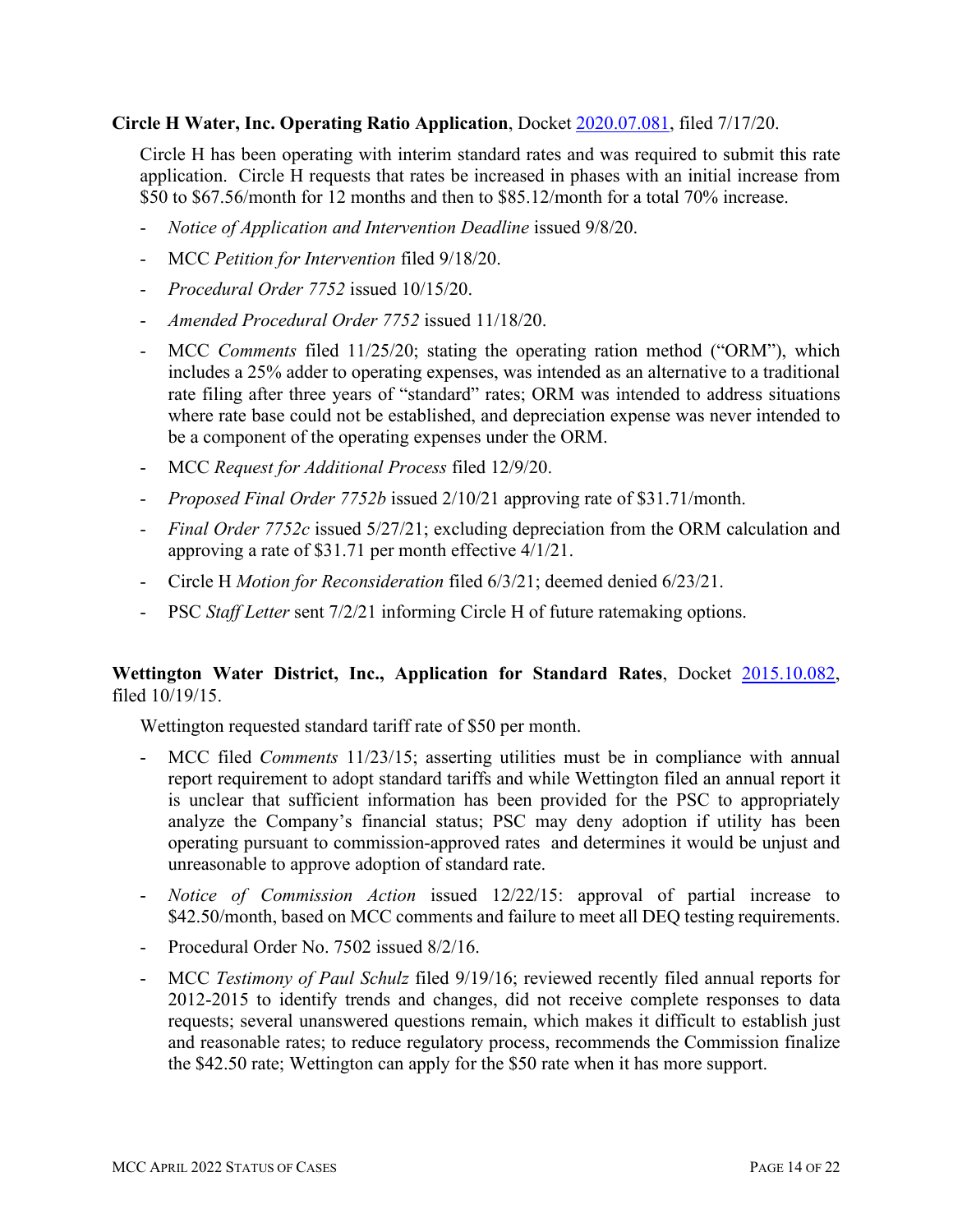- *Notice of Commission Action* issued 2/10/17, agreeing not enough info to support \$50 rate, and continuing \$42.50 rate.
- Commission 3-year compliance letter sent 8/9/18, advising that rate filing would be due 10/1/18.
- *Order to Show Cause* issued 1/11/19, stating that Wettington has not responded to 3-year notice, and has not responded to pressure and water quality complaint notices. Wettington must respond to complaints and file rate application by 2/6/19.
- *Notice of Commission Action* issued 3/1/19, extending show cause response date to 5/30/19.
- *Notice of Commission Action* issued 11/5/19, extending show cause response date to 12/20/19.
- *Order to Show Cause 7755* issued 10/22/20, requiring filing by 11/30/20 of 2016-2019 annual reports, either a standard rate application or operating ratio method application, and confirmation that MDEQ issues have been resolved.
- Wettington request to increase rates from \$42.50/month to \$50/month received 11/30/20.
- *Notice of Application and Intervention Deadline* issued 12/21/20.
- MCC *Petition for Intervention* filed 1/8/21; granted 1/14/21.
- *Procedural Order 7755a* issued 1/21/21.

[pause for questions]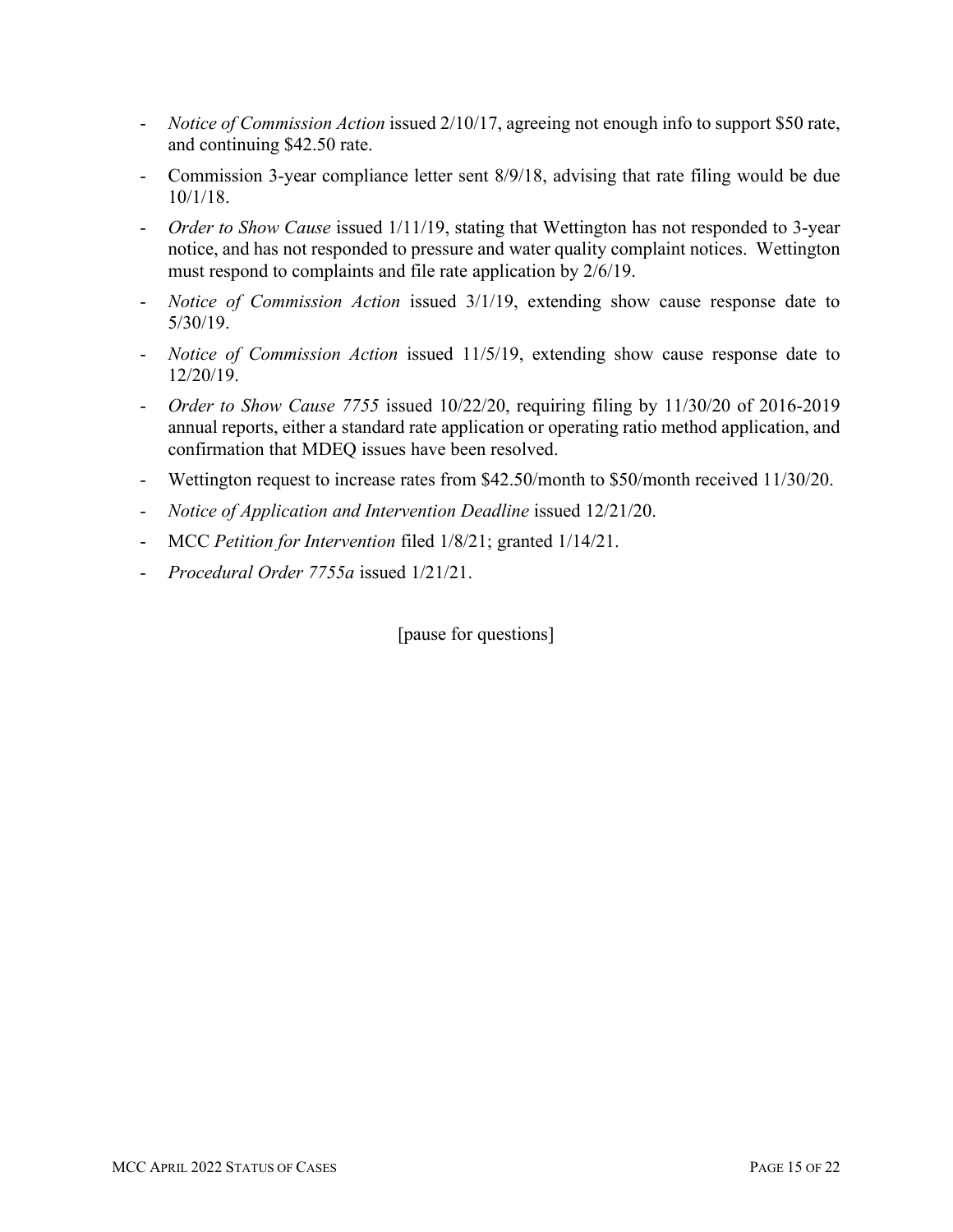# **OTHER**

**ABACO Energy Services Application to Establish Service Rates**, Docket [2020.07.082,](https://dataportal.mt.gov/t/DOAPSC/views/EDDISearch_15650306559830/PSCEDDISearch?iframeSizedToWindow=true&%3Aembed=y&%3AshowAppBanner=false&%3Adisplay_count=no&%3AshowVizHome=no&%3Aorigin=viz_share_link&Tracking%20Number=2020.07.082) filed 7/16/20.

ABACO seeks authority to establish service rates and terms and conditions for propane service at Big Sky Montana Mountain Village. ABACO seeks to set rates consistent with 2007 agreement with Boyne USA, Inc. Requested non-commodity revenue requirement is \$1,002,177 (64% increase) and rates are \$1.3179/gallon for Residential and \$1.1733/gallon for Commercial, plus a \$7.50/month Residential fixed charge.

- *Notice of Application and Intervention Deadline* issued 8/12/20.
- MCC *Petition for Intervention* filed 8/31/20.
- *Procedural Order 7747* issued 10/1/20.
- *Amended Procedural Order 7747a* issued 10/19/20. Hearing set 4/26/21.
- *Amended Procedural Order 7747b* issued 10/19/20. Hearing remains 4/26/21.
- MCC testimony filed 1/25/21; David Garrett recommended 9.0% ROE and capital structure of 49% debt, 51% equity for a 7.42% rate of return; Paul Schulz recommended revenue requirement of \$459,877, a \$6.50 monthly fixed charge and volumetric noncommodity rate of \$.54373 per gallon.
- *Stipulation and Settlement Agreement* filed 4/28/21; agreed to annual revenue requirement of \$580,000; agreed to a fixed charge of \$7.00/month and single volumetric rate of \$0.69/gallon for all customers effective 6/1/21; gas supply rate will continue to be set annually through RFP process; unless there is a material change to its customer base, ABACO agrees to not request any increase to customer charge or non-commodity rate until June 30, 2023 or later.
- *Procedural Order 7747h* issued 9/27/21.
- MCC *Comments on ABACO's Propane Tariff Proposal* and alternative supply tariff proposal filed 10/8/21.
- *Final Order 7747i* issued 12/2/21 approving the Stipulation and MCC's alternative supply tariff; allowing additional process on the remainder of ABACO's tariffs; and requiring ABACO to make a filing regarding the location of its facilities by 6/30/25.

#### **Qwest d/b/a CenturyLink Petition for Elimination of Performance Assurance Plan and Performance Indicator Definitions**, Docket [2021.07.102,](https://dataportal.mt.gov/t/DOAPSC/views/EDDISearch_15650306559830/PSCEDDISearch?iframeSizedToWindow=true&%3Aembed=y&%3AshowAppBanner=false&%3Adisplay_count=no&%3AshowVizHome=no&%3Aorigin=viz_share_link&Tracking%20Number=2021.07.102) filed 7/13/21.

Citing recent state and federal decisions, Qwest d/b/a CenturyLink asks to eliminate "PIDs" and "PAD."

- *Notice of Petition and Opportunity to Intervene* issued 7/30/21.
- MCC *Petition for Intervention* filed 8/31/21; granted 10/25/21.
- *Procedural Order 7813* issued 10/26/21.
- *Default Order 7813a* issued 3/16/22.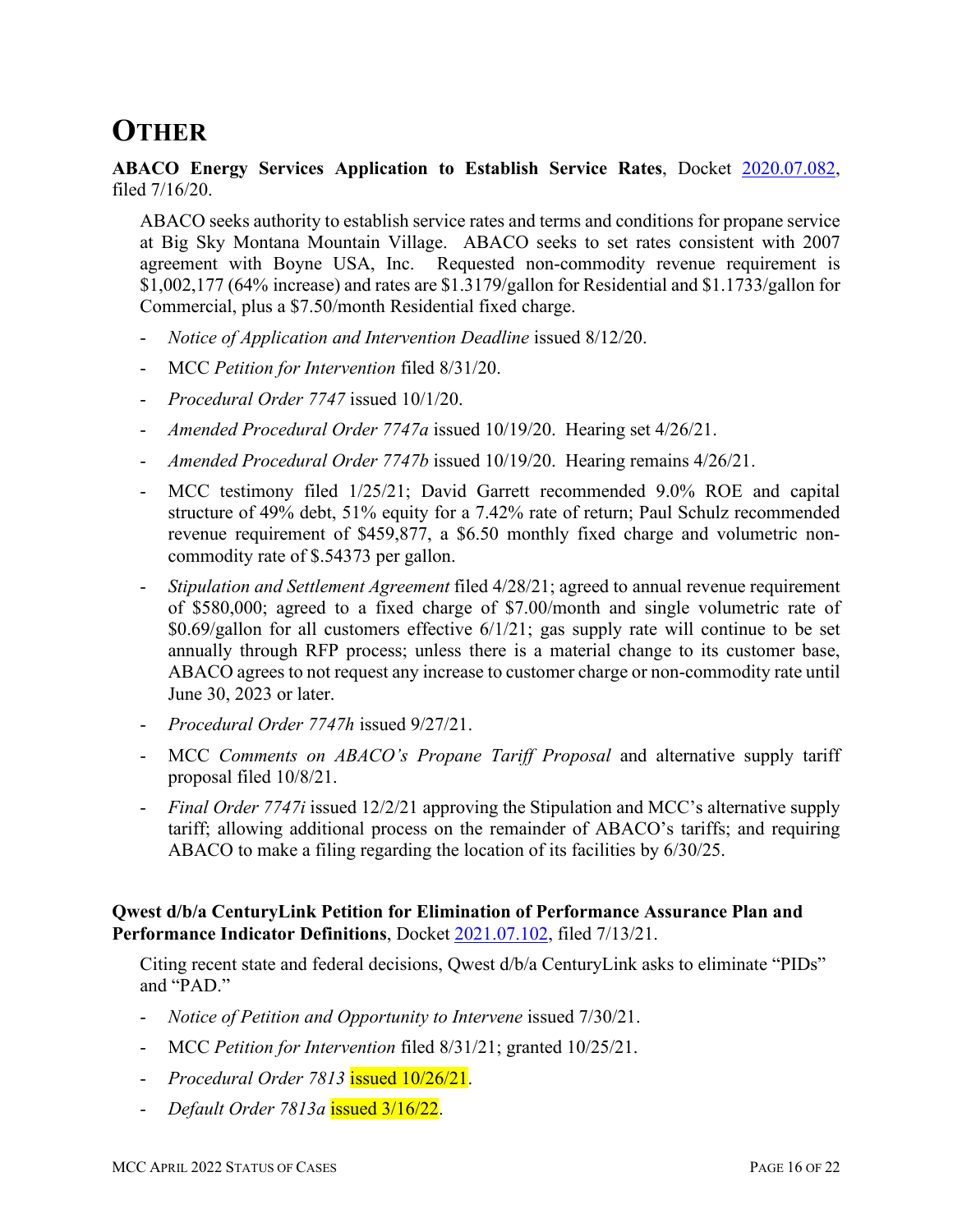#### **PSC Investigation into Modernizing Telecommunications Regulation**, Docket [2021.10.125.](https://dataportal.mt.gov/t/DOAPSC/views/EDDISearch_15650306559830/PSCEDDISearch?iframeSizedToWindow=true&%3Aembed=y&%3AshowAppBanner=false&%3Adisplay_count=no&%3AshowVizHome=no&%3Aorigin=viz_share_link&Tracking%20Number=2021.10.125)

- *Notice of Opportunity to Comment* issued 10/28/21 inviting comments on ten specific questions and the issues of regulatory oversight by the Commission and changes to applicable rules and statutes as topics of interest.

**Qwest Corporation d/b/a CenturyLink QC Petition for Temporary Waiver Pending Resolution of Docket** [2021.10.125,](https://dataportal.mt.gov/t/DOAPSC/views/EDDISearch_15650306559830/PSCEDDISearch?iframeSizedToWindow=true&%3Aembed=y&%3AshowAppBanner=false&%3Adisplay_count=no&%3AshowVizHome=no&%3Aorigin=viz_share_link&Tracking%20Number=2021.10.125) Docket [2021.12.137,](https://dataportal.mt.gov/t/DOAPSC/views/EDDISearch_15650306559830/PSCEDDISearch?iframeSizedToWindow=true&%3Aembed=y&%3AshowAppBanner=false&%3Adisplay_count=no&%3AshowVizHome=no&%3Aorigin=viz_share_link&Tracking%20Number=2021.12.137) filed 12/9/21.

- *Notice of Consolidation and Opportunity to Comment* issued 2/11/22.

#### **PSC Investigation into the Adequacy of Legacy Infrastructure Operated by Qwest Corporation d/b/a CenturyLink QC**, Docket [2021.12.136.](https://dataportal.mt.gov/t/DOAPSC/views/EDDISearch_15650306559830/PSCEDDISearch?iframeSizedToWindow=true&%3Aembed=y&%3AshowAppBanner=false&%3Adisplay_count=no&%3AshowVizHome=no&%3Aorigin=viz_share_link&Tracking%20Number=2021.12.136)

- *Notice of Commission Action and Intervention Deadline* issued 12/10/21 initiating an investigation of service complaints related to outages and access to 911 services in rural areas.
- MCC *Petition for Intervention* filed 1/31/22; granted 2/3/22.
- *Notice of Consolidation and Opportunity to Comment* issued 2/11/22.
- *Order on Investigative Procedure 7825* issued 2/17/22.
- MCC *Comments* filed 3/25/22 requesting additional process.
- *Order 7825*a issued 4/5/22 granting CenturyLink's *Unopposed Request for Extension of Time* to respond to PSC data requests.

**Denbury Green Pipeline-Montana, LLC Notice of Filing Rates and Terms**, Docket [2021.12.139,](https://dataportal.mt.gov/t/DOAPSC/views/EDDISearch_15650306559830/PSCEDDISearch?iframeSizedToWindow=true&%3Aembed=y&%3AshowAppBanner=false&%3Adisplay_count=no&%3AshowVizHome=no&%3Aorigin=viz_share_link&Tracking%20Number=2021.12.139) filed 12/22/21.

Denbury provides notice of proposed rates and terms for transportation of  $CO<sub>2</sub>$  through a pipeline beginning in February 2022.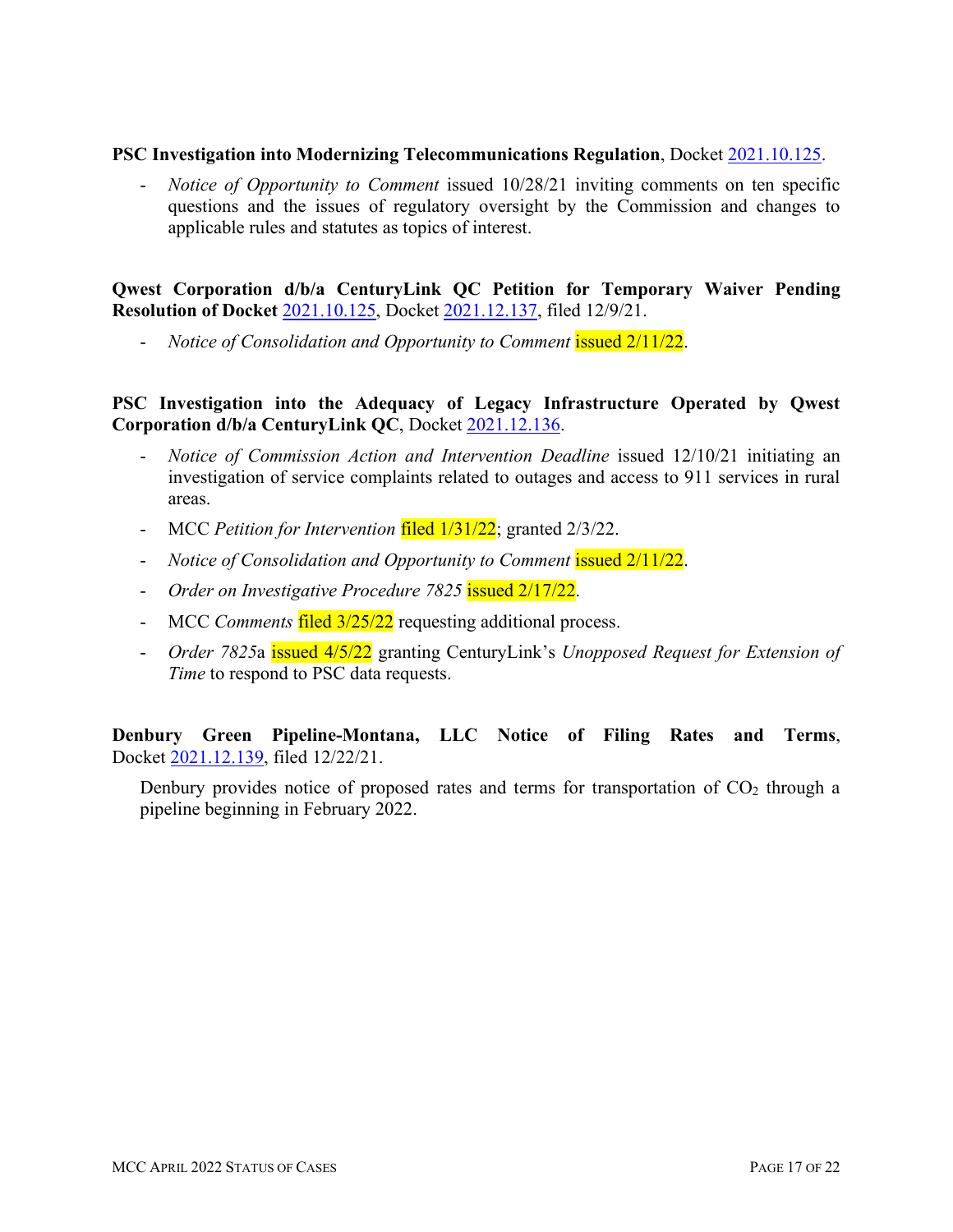# **QUALIFYING FACILITIES ("QFS")**

**Caithness Beaver Creek, LLC ("CBC") [Second] Petition to Set Terms and Conditions**, Docket [2019.06.034,](https://dataportal.mt.gov/t/DOAPSC/views/EDDISearch_15650306559830/PSCEDDISearch?iframeSizedToWindow=true&%3Aembed=y&%3AshowAppBanner=false&%3Adisplay_count=no&%3AshowVizHome=no&%3Aorigin=viz_share_link&Tracking%20Number=2019.06.034) filed 6/12/19.

CBC petitioned for contract terms and conditions for a 60 MW wind plus 20 MW battery QF project located in Sweetgrass and Stillwater Counties claiming an LEO as of 5/2/19. CBC sought a 25-year contract with avoided cost rates of \$58.18/MWh in heavy load hours and \$38.46/MWh in light load hours for energy, levelized capacity prices of \$152.07/kWh/year, and a total around-the-clock rate of \$49.10/MWh. Note: CBC's First *Petition to Set Terms and Conditions* was resolved by *Final Order 7628b* issued 3/28/19 (*see* Docket [D2018.8.52\)](https://dataportal.mt.gov/t/DOAPSC/views/EDDISearch_15650306559830/PSCEDDISearch?iframeSizedToWindow=true&%3Aembed=y&%3AshowAppBanner=false&%3Adisplay_count=no&%3AshowVizHome=no&%3Aorigin=viz_share_link&Tracking%20Number=D2018.8.52).

- *Notice of Petition and Opportunity to Intervene* issued 6/18/19.
- MCC *Petition for Intervention* filed 7/1/19; granted 7/2/19.
- NWE testimony filed 8/21/19, calculating rates of \$6.75/MWh Light Load hours, and \$20.25/MWh Heavy Load hours based on the marginal cost to serve load methodology.
- MCC *Testimony of Jaime T. Stamatson* filed 8/21/19: noted concerns with use of Typical Meteorological Year data to model avoided cost of energy and that the model results were double recent determinations of avoided energy cost; observes that the avoided cost of capacity value used is dated and that there is a wide discrepancy in capacity contribution estimates; supports measure and pay approach for avoided cost of capacity; urges  $CO<sub>2</sub> cost$ estimates not be added but project owners retain the REC values; states 25-year contracts are risky for ratepayers and provides examples of 15-year term agreements.
- Hearing held 10/21-24/19.
- *Final Order 7680b* issued 12/9/19; adopts avoided energy cost methodology of hourly modeling and marginal cost to serve load; rejects NWE's use of declining heat rate to forecast electricity prices; adopts NWE's use of forward electricity market prices through 2015 but then uses EIA Annual Energy Outlook Henry Hub escalator to forecast; finds that including battery operation in the avoided cost models would have had minimal effects; finds that avoided sales transmission costs are moot as a result of using marginal cost to serve load methodology; avoided cost estimates should include projects upon earlier of execution of PPA or filing of petition with the Commission; CBC failed to support claimed operation of its batteries; adopts undisputed capacity value of \$176.44/kW-year; rejects both parties' capacity contribution calculations and determines for first three years value will be 5% of 120 MW after which NWE shall true up payments if capacity exceeds 5% of nameplate and thereafter use application of SPP method to actual capacity; finds  $CO<sub>2</sub> \text{costs}$ already incorporated in forward market prices; finds CBC responsible for \$5.1 million network upgrade costs; approves use of OATT for ancillary service costs but requires NWE to establish standards to qualify for self-supply; sets contract length of 20 years based on need to enhance financing of "unique and unproven nature of this project"; CBC failed to establish an LEO; orders NWE to submit a compliance filing.
- CBC *Motion for Reconsideration* filed 12/19/19.
- NWE *Motion for Clarification and Reconsideration* filed 12/19/19.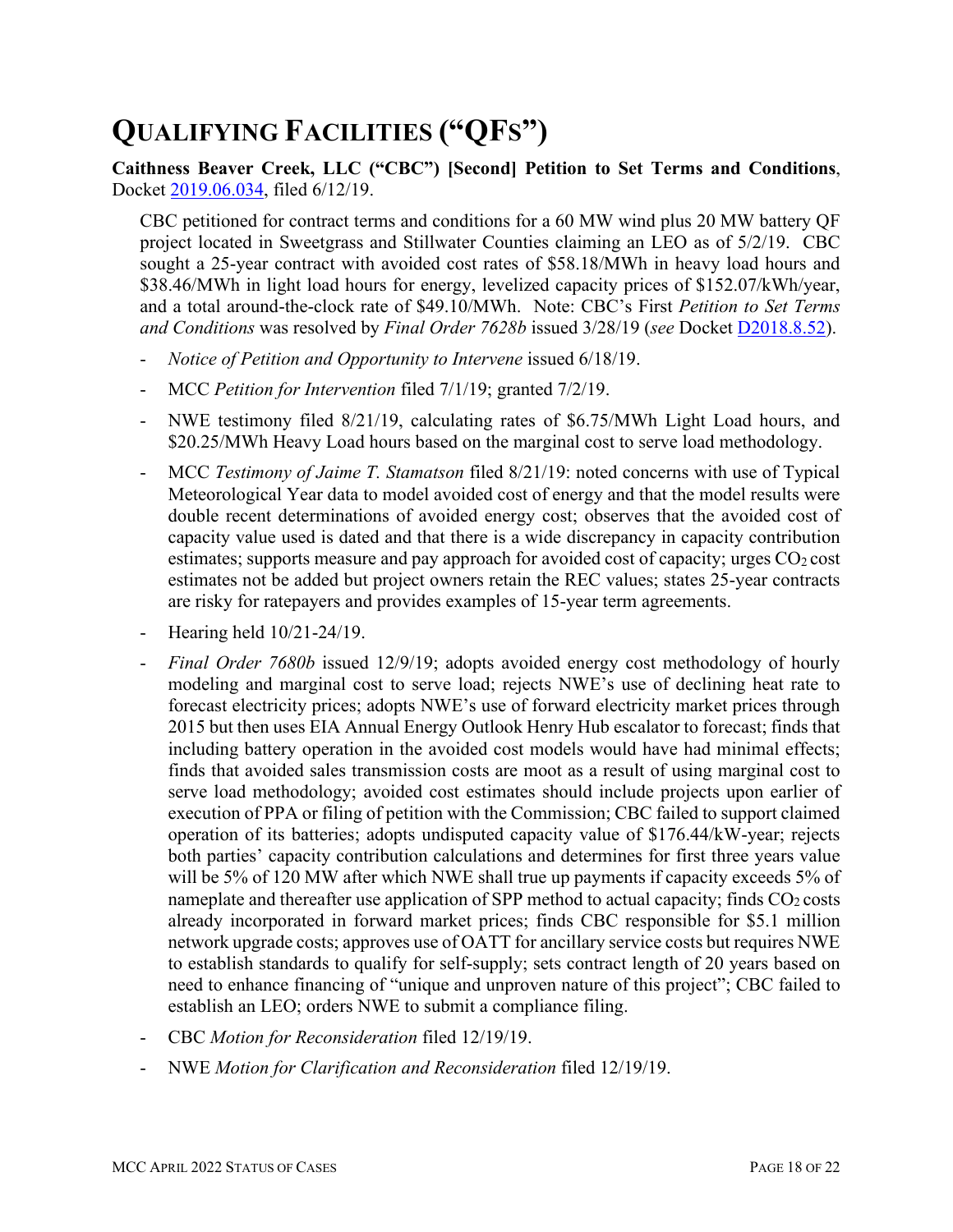- *Order on Reconsideration 7680c* issued 2/7/20; reaffirms with further explanation adoption of hourly modeling and marginal cost to serve load methodology; reaffirms with further explanation finding that battery operation had not been shown to impact avoided cost rate; modifies forward market price period from 6 years followed by energy information agency escalation rate to 4 years followed by escalation; affirms remainder of *Final Order 7680b*.

**CBC [First] Petition for Judicial Review**, First Judicial District Cause No. CDV 2020-290, filed 3/9/20.

- o District Court *Order on Petition for Judicial Review* issued 12/2/20: CBC incurred an LEO as of 6/12/19 despite disagreement over price terms; adoption of hourly modeling was arbitrary and capricious because prior commission criticisms of transparency had not been satisfied; using marginal cost to serve load approach was arbitrary because the commission had not explained its departure from valuing Condition 3 at market price; must include  $CO<sub>2</sub>$  adder of \$3.03/MWh; it was erroneous to use precedent of 4-year market forwards because CBC had presented evidence that markets are illiquid after two years; Commission ignored record evidence on transmission differentials for energy sales and must base such adjustments on historical data; Commission arbitrarily excluded batteries from the avoided cost calculation; Commission is limited to a quasi-judicial function in reviewing petitions between QFs and utilities and may only make determinations about controversies; determination regarding default capacity contribution therefore exceeded statutory authority; commission acted properly in applying interim FERC OATT rates for ancillary services; 20-year contract term affirmed.
- Commission *Order on Remand 7680d* issued 8/9/21; declining requests to re-open the record to accept new evidence on remand issues; ordering the use of market prices in "Condition 3"; declining to remove Grizzly and Black Bear Wind from the avoided cost modeling; adopting CBC's battery modeling; ordering the use of actual, historic charges to calculate transmission basis differential; adopting NWE's default capacity contribution and proposal to use 5-year rolling average based on the SPP method; approving a  $CO<sub>2</sub>$  adder of \$3.03/MWh (later corrected to \$2.25/MWh).
- *Order on Reconsideration of Order on Remand 7680e* issued 11/4/21 denying CBC's *Motion for Oral Argument* and *Motion to Strike*; granting in part NWE's *Motion for Reconsideration*; rejecting both compliance filings and ordering NWE to make a new compliance filing within 14 days.

**CBC [Second] Petition for Judicial Review and Request for Enforcement of Court Order**, First Judicial District Cause No. CDV 2020-290, filed 12/6/21.

CBC challenges the market forward curves used on remand, as well as a "Condition 2" error that the Commission ordered be corrected on remand.

o *Order Setting Briefing Schedule and Oral Argument* issued 2/2/22; oral argument set for 4/21/22.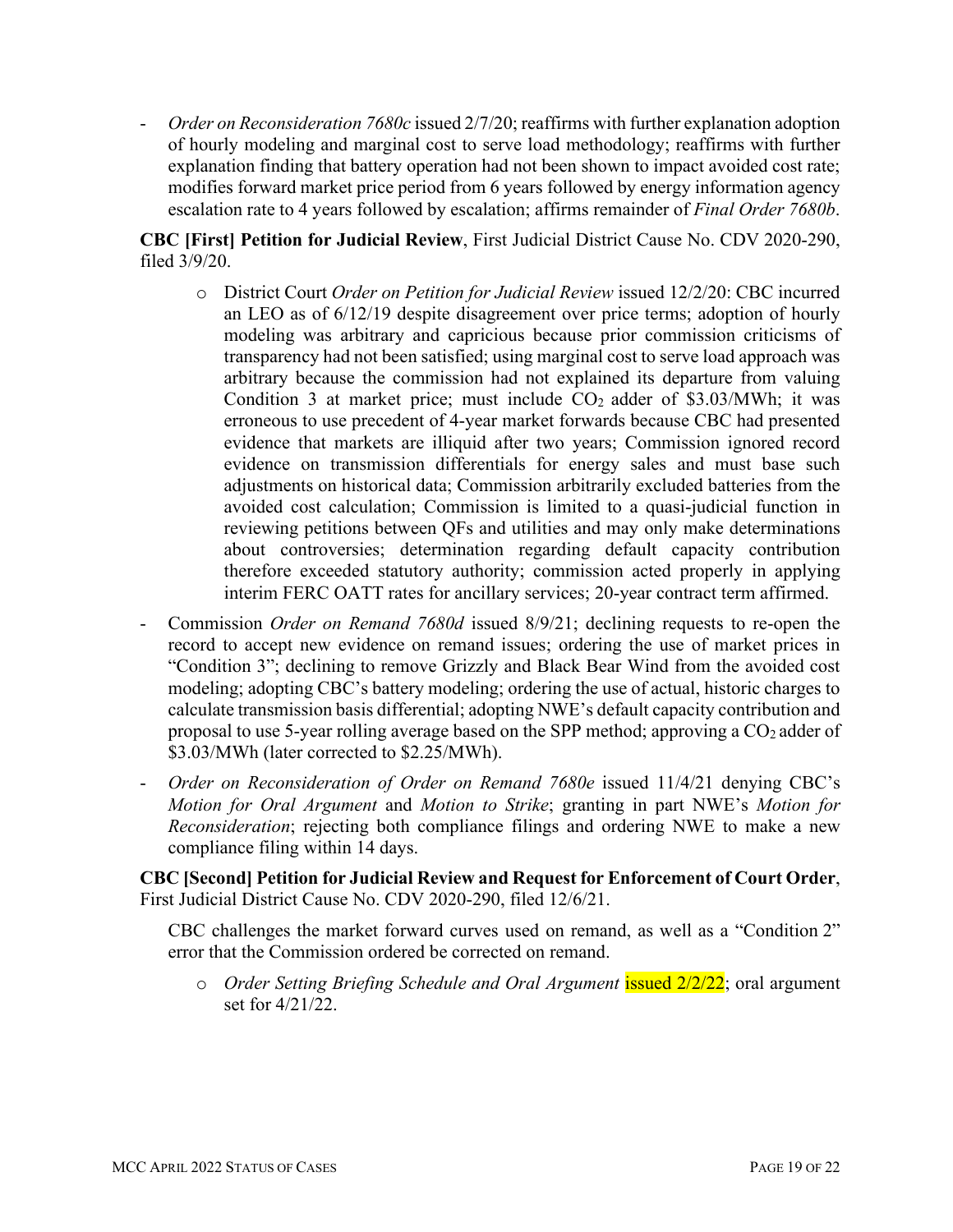#### **CBC [Third] Petition to Set Terms and Conditions**, Docket [2021.12.134,](https://dataportal.mt.gov/t/DOAPSC/views/EDDISearch_15650306559830/PSCEDDISearch?iframeSizedToWindow=true&%3Aembed=y&%3AshowAppBanner=false&%3Adisplay_count=no&%3AshowVizHome=no&%3Aorigin=viz_share_link&Tracking%20Number=2021.12.134) filed 12/1/21.

CBC petitions for contract terms and conditions for two 50 MW wind plus 30 MW battery QFs located in Stillwater and Sweet Grass Counties. It claims an LEO as of 11/17/21 and entitlement to a 20-year contract with capacity rates of \$26.72/kW-month and energy rates of  $$55.72/MWh$  (including a CO<sub>2</sub> adder of  $$5.18/MWh$ ) and  $$55.17/MWh$  (including a CO<sub>2</sub> adder of \$5.20/MWh).

- *Notice of Petition and Opportunity to Intervene* issued 12/14/21.
- MCC *Petition for Intervention* filed 12/22/21; granted 1/12/22.
- *Procedural Order 7823* issued 1/12/22; hearing set for 4/27/22.
- *Amended Procedural Order 7823a* issued 1/24/22.
- MCC *Intervenor Testimony of Jaime T. Stamatson* filed 2/18/22 addressing the proper methodology for calculating avoided energy and capacity costs, avoidable costs related to carbon dioxide emissions, and avoidable costs related to ancillary services.
- *Notice of Public Hearing* issued 3/8/22.

#### **Jawbone Holdings, LLC Petition to Set Terms and Conditions**, Docket [2020.12.126,](https://dataportal.mt.gov/t/DOAPSC/views/EDDISearch_15650306559830/PSCEDDISearch?iframeSizedToWindow=true&%3Aembed=y&%3AshowAppBanner=false&%3Adisplay_count=no&%3AshowVizHome=no&%3Aorigin=viz_share_link&Tracking%20Number=2020.12.126) filed 12/30/20.

Jawbone petitions for contract terms and conditions for an 80 MW wind project located near Harlowton. It claims an LEO as of 12/21/20 and entitlement to a 25-year contract with a capacity rate of \$6.29/MWh and an energy rate of \$38.76/MWh (including a  $CO<sub>2</sub>$  adder of \$2.25/MWh).

- *Notice of Petition and Opportunity to Intervene* issued 1/5/21.
- MCC *Petition for Intervention* filed 1/15/21; granted 1/22/21.
- *Procedural Order 7768* issued 1/22/21. Hearing set for 5/10/21.
- NWE testimony filed 3/3/21, calculating rates of \$24.67/MWh off-peak and \$35.54/MWh on-peak.
- MCC *Testimony of Jaime T. Stamatson* filed 3/3/21: it is preferrable to calculate avoided cost of energy based on marginal cost to serve load methodology; capacity contribution should be based on 5% of nameplate; Jawbone should retain its RECs to compensate for  $CO<sub>2</sub>$  values; 25-year contract is risky, and 15-year contracts are shown to be sufficient; agrees that ancillary service costs should be based on NWE's FERC tariffs.
- Hearing held 5/10/21 and 5/11/21.
- *Final Order 7768a* issued 10/29/21; finding NWE's avoided cost of energy in "Condition 3" is zero; using the four-year forward market price forecast and transmission basis differentials proposed by NWE; holding Jawbone responsible for currently unknown transmission upgrade costs; approving rates only for firm transmission service; approving a CO2 adder of \$2.25/MWh and a 20-year contract length; and setting other miscellaneous contract terms.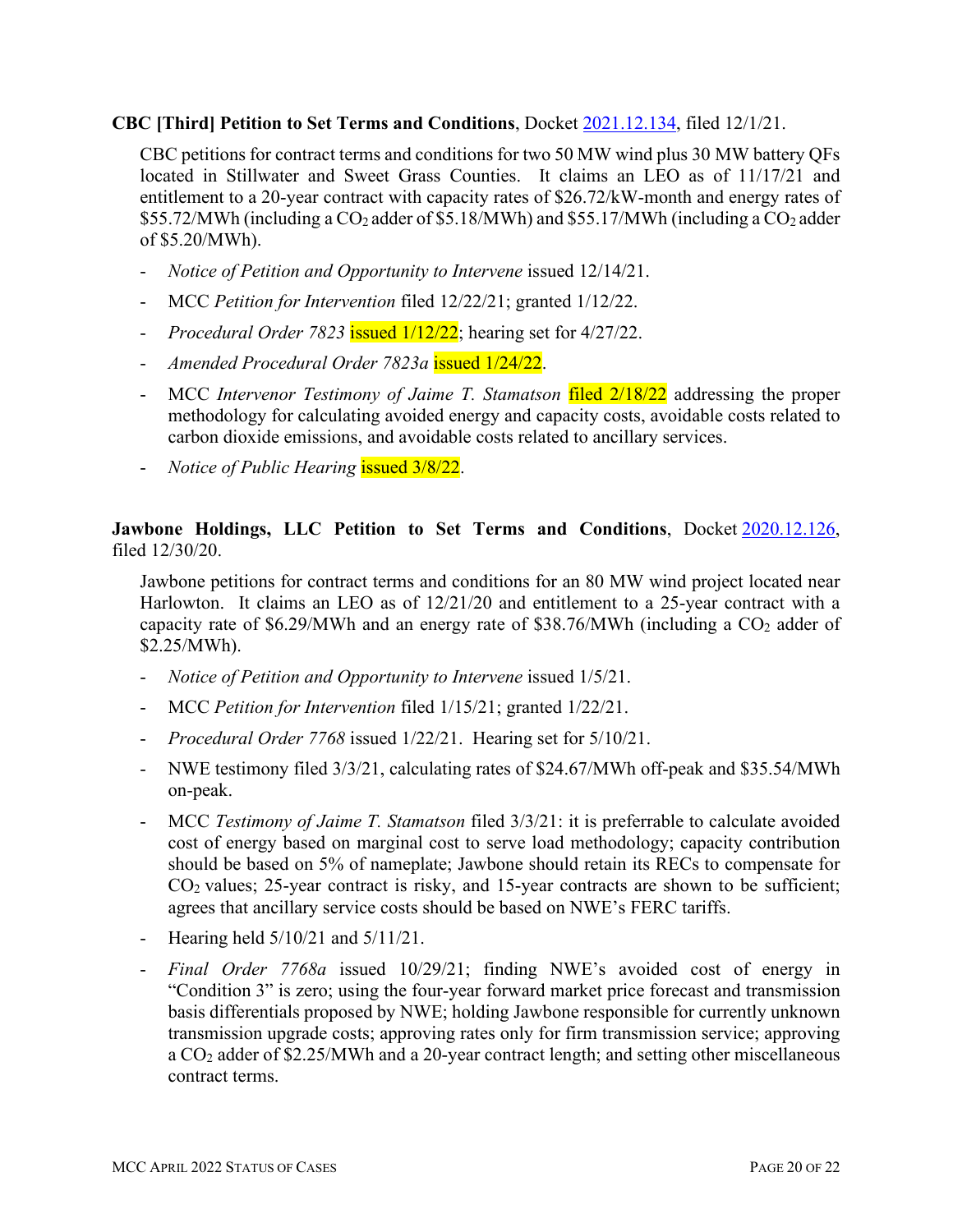- Jawbone *Motion for Reconsideration* and NWE *Motion for Reconsideration and Clarification* filed 11/8/21*.*
- *Order on Reconsideration 7768b* **issued 1/26/22** denying both motions for reconsideration.

**Jawbone Petition for Judicial Review**, First Judicial District Cause No. CDV 2022-161, filed 2/25/22.

Jawbone challenges multiple findings in *Final Order 7768a*, including decisions related to the avoided cost of energy and interconnection costs.

o *Judicial Review Petition Briefing Order* issued 3/28/22.

**NWE Application for Approval of QF Interconnection Procedures and Agreements**, Docket [2021.08.106,](https://dataportal.mt.gov/t/DOAPSC/views/EDDISearch_15650306559830/PSCEDDISearch?iframeSizedToWindow=true&%3Aembed=y&%3AshowAppBanner=false&%3Adisplay_count=no&%3AshowVizHome=no&%3Aorigin=viz_share_link&Tracking%20Number=2021.08.106) filed 8/4/21.

NWE requests approval to implement specific procedures and agreements controlling interconnection of QFs to NWE's system.

- *Notice of Application and Intervention Deadline* issued 8/17/21.
- MCC *Petition for Intervention* filed 8/30/21; granted 9/2/21.
- *Procedural Order 7810* issued 10/6/21.
- *QF Intervenors' Motion for Reconsideration of Procedural Order* filed 10/6/21.
- QF Intervenors' *Motion to Immediately Stay Procedural Order 7810* filed 11/5/21.
- QF Intervenors' *Motion to Dismiss* filed 11/19/21.
- *Order on Motions to Dismiss and Stay 7810a* issued 1/6/22 denying both motions.
- QF Intervenors' *Motion for Reconsideration of Order No. 7810A* filed 1/18/22; deemed denied 2/7/22.
- *Amended Procedural Order 7810b* issued 2/4/22; hearing set for 5/25/22.

#### **NWE Revisions to QF-1 Tariff based on Senate Bill 201**, Docket [2021.09.111,](https://dataportal.mt.gov/t/DOAPSC/views/EDDISearch_15650306559830/PSCEDDISearch?iframeSizedToWindow=true&%3Aembed=y&%3AshowAppBanner=false&%3Adisplay_count=no&%3AshowVizHome=no&%3Aorigin=viz_share_link&Tracking%20Number=2021.09.111) filed 8/31/21.

NWE proposes that if it is subject to real and actual costs for compliance with environmental regulations and/or laws, then small QFs may elect to receive a bonus or adder provided it enters into a separate agreement to convey all RECs to NWE.

- *Notice of Application and Intervention Deadline* issued 9/10/21.
- MCC *Petition for Intervention* filed 9/24/21; granted 9/27/21.
- *Procedural Order 7815a* issued 11/23/21.
- *Procedural Order 7815b* issued 12/6/21.
- *Amended Procedural Order 7815c* issued 12/22/21.
- *Amended Procedural Order 7815d* issued 1/27/22.